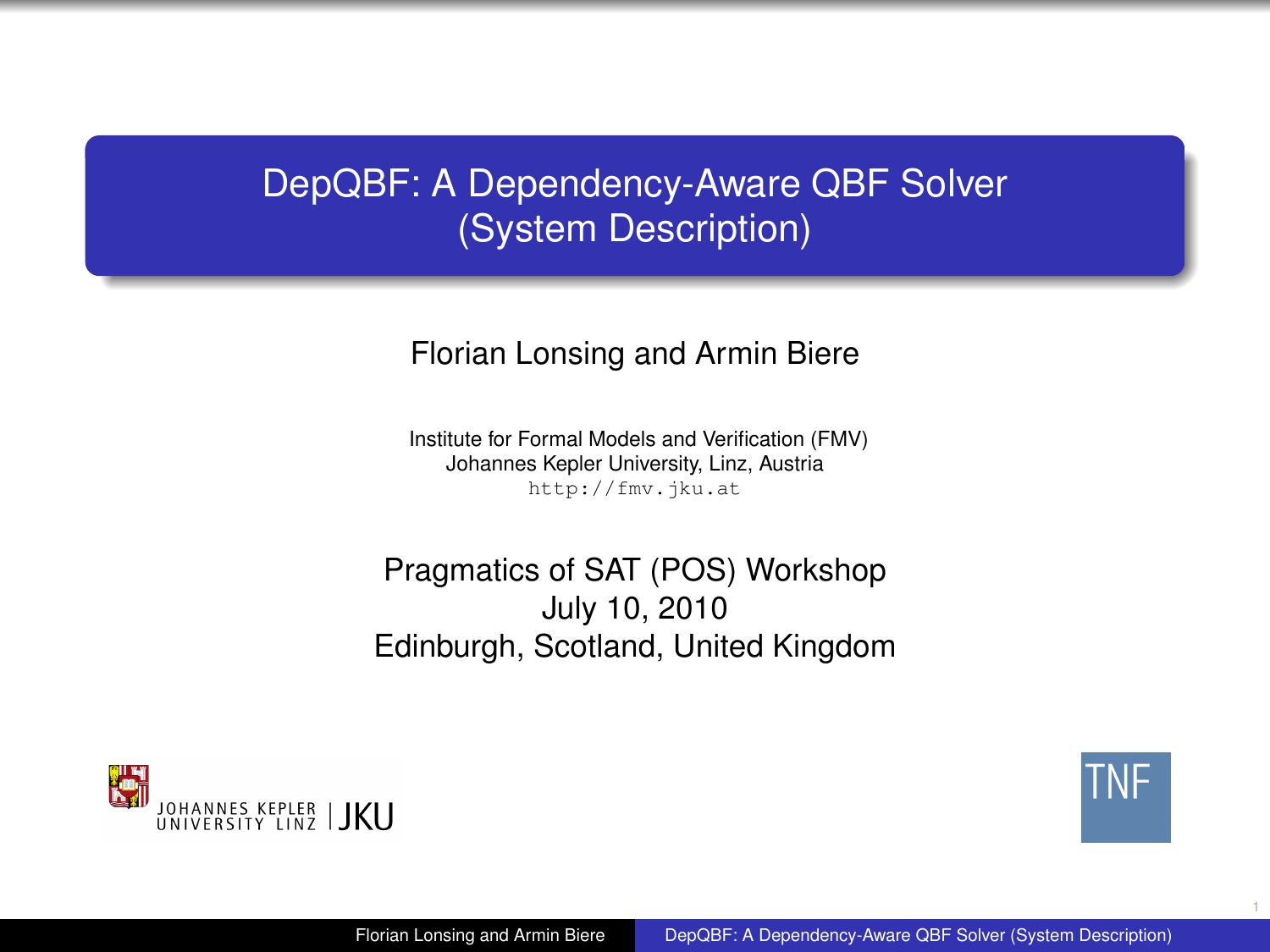| Solver            | Score   |
|-------------------|---------|
| <b>DepQBF</b>     | 2896.68 |
| DepQBF-pre        | 2508.96 |
| agme-10           | 2467.96 |
| qmaiga            | 2117.55 |
| <b>AIGSolve</b>   | 2037.22 |
| quantor-3.1       | 1235.14 |
| strugs-10         | 947.83  |
| nenofex-qbfeval10 | 829.11  |

[http://www.qbflib.org/index\\_eval.php](http://www.qbflib.org/index_eval.php)

## **This Talk:**

- DepQBF 0.1 system overview.
- Selected features: restarts, removal of learnt constraints.
- **•** Experimental evaluation.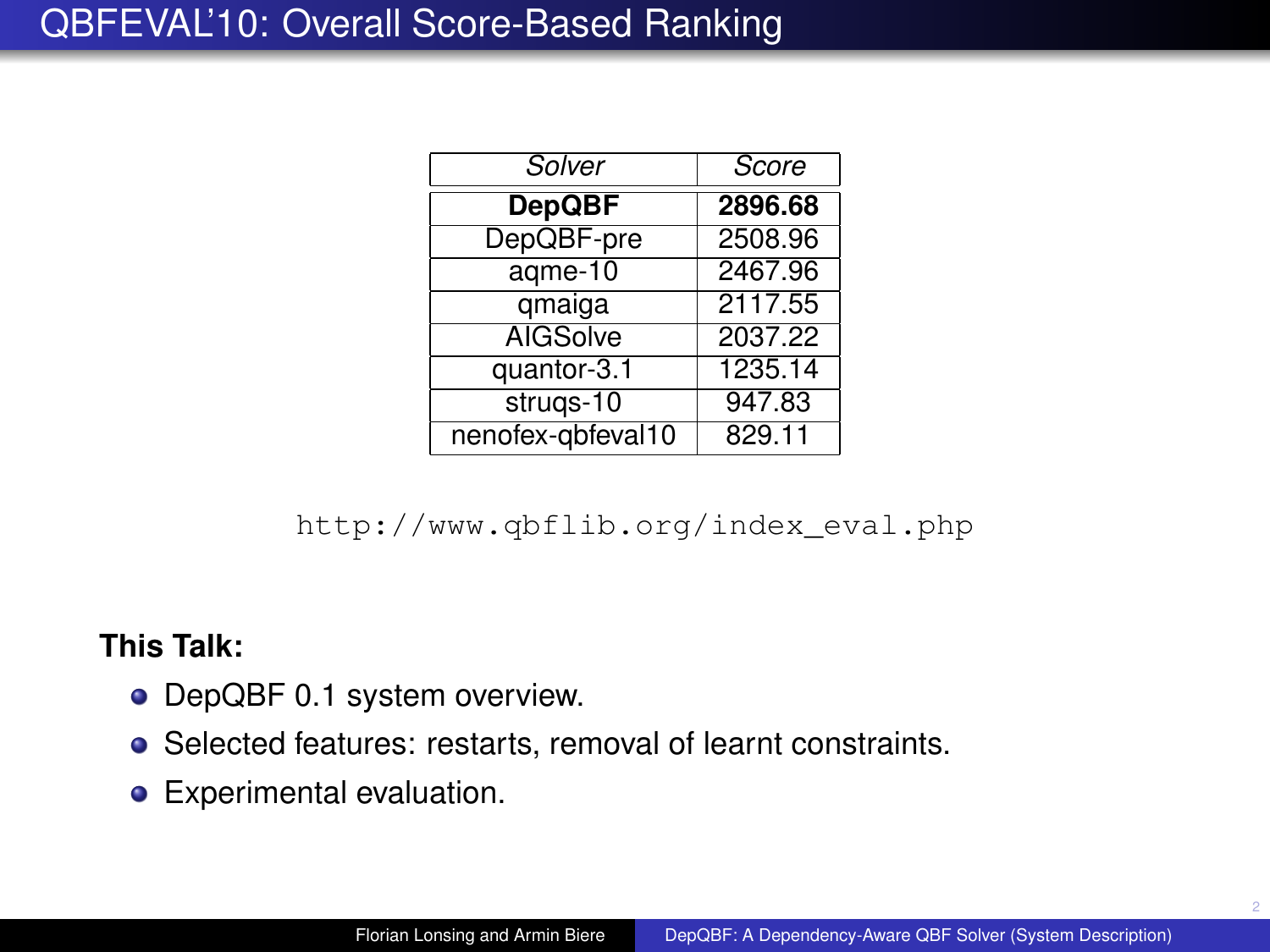# **Overview**

# **DepQBF:**

- Input: QBFs in Prenex-CNF (PCNF).
- QDPLL with conflict-driven clause and solution-driven cube learning.
- Analysis of variable dependencies.

## **Variable Dependencies in QBFs:**

- PCNF  $Q_1Q_2 \ldots Q_n$ .  $\phi$ : linearly ordered sets of quantified variables.
- Left-to-right prefix order: strong dependencies.
- DepQBF: relaxing prefix order by dependency schemes.

## Example

Quantifier ordering matters:

- ∀*x*∃*y*. (*x* = *y*) is satisfiable: value of *y depends* on value of *x*.
- ∃*y*∀*x*. (*x* = *y*) is unsatisfiable: value of *y* is fixed for all values of *x*.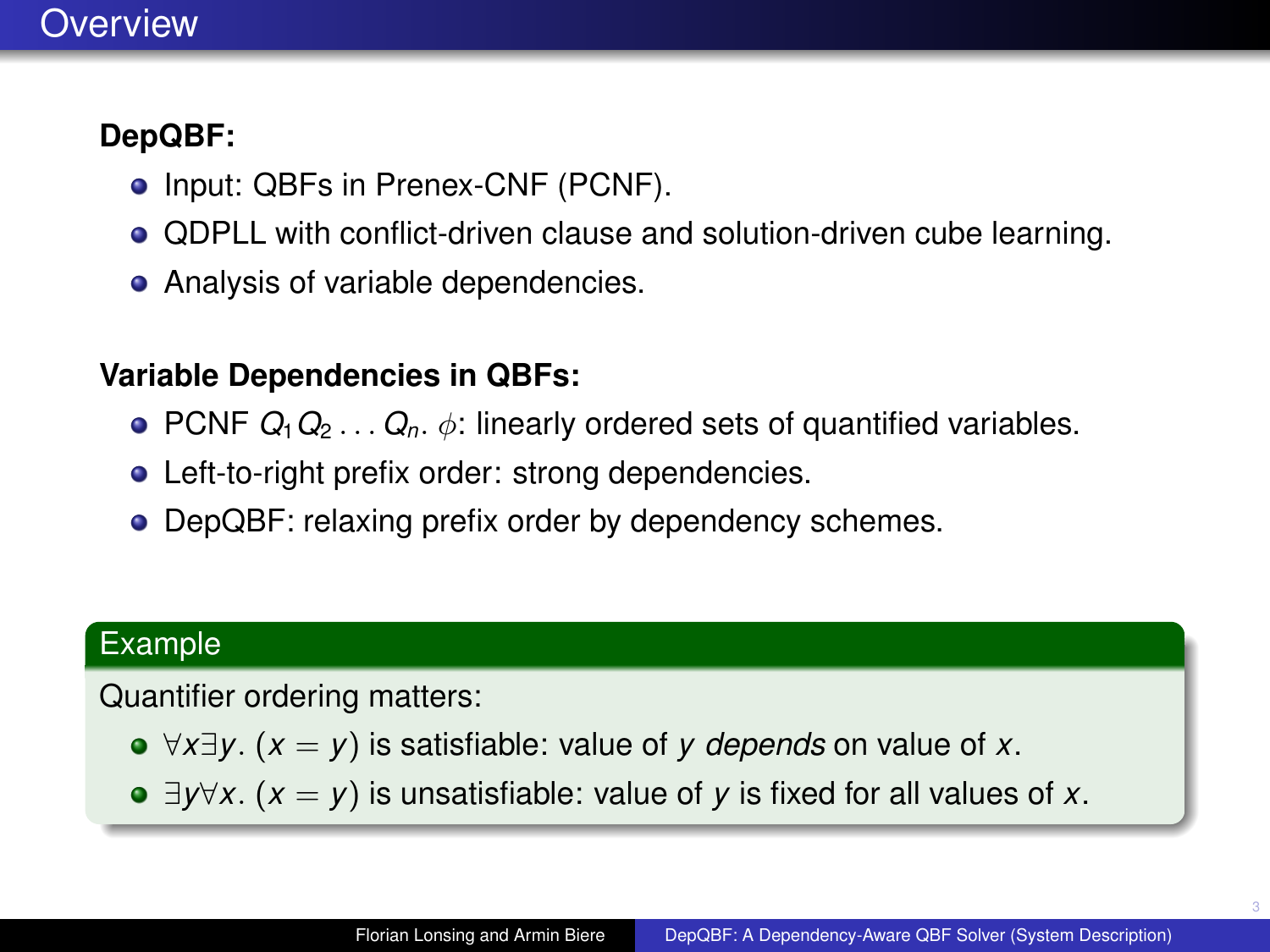**Dependency Schemes:**  $D \subseteq (V_$  ×  $V_$ <sup>V</sup> $)$  ∪ ( $V_$  ×  $V_$ <sup>3</sup>). [\[SS09,](#page-38-1) [LB09,](#page-37-0) [LB10,](#page-37-1) [Ben05\]](#page-35-0)

- $\bullet$  (*x*, *y*)  $\notin$  *D*: *y* independent from *x*.
- $\bullet$   $(x, y) \in D$ : conservatively regard *y* as depending on *x*.
- DepQBF: *standard dependency scheme D*<sup>std</sup> ⊆ D<sup>triv</sup>.
	- **Previous work: D<sup>std</sup> as dependency-DAG over equivalence classes.**
	- **•** Efficient integration.

**Example:** ∃*a*, *b*∀*x*, *y*∃*c*, *d*. (*a* ∨ *x* ∨ *c*) ∧ (*a* ∨ *b*) ∧ (*b* ∨ *d*) ∧ (*y* ∨ *d*).



Standard dependency scheme D<sup>std</sup>, quantifier prefix D<sup>triv</sup>.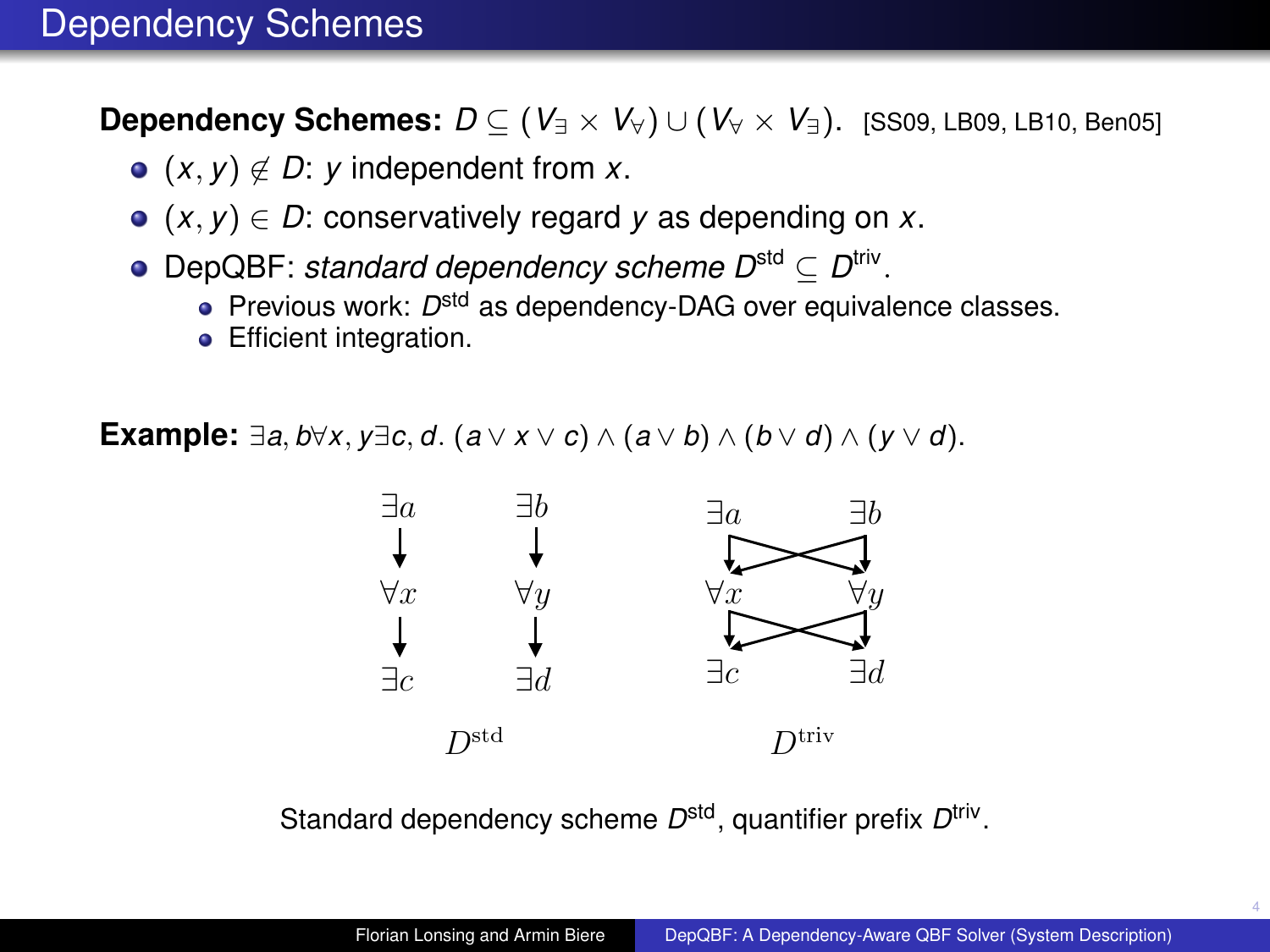

Figure: DepQBF workflow.

### **Boolean Constraint Propagation (BCP):**

- Propagation of unit and pure literals.
- **.** Watched data-structures for efficient detection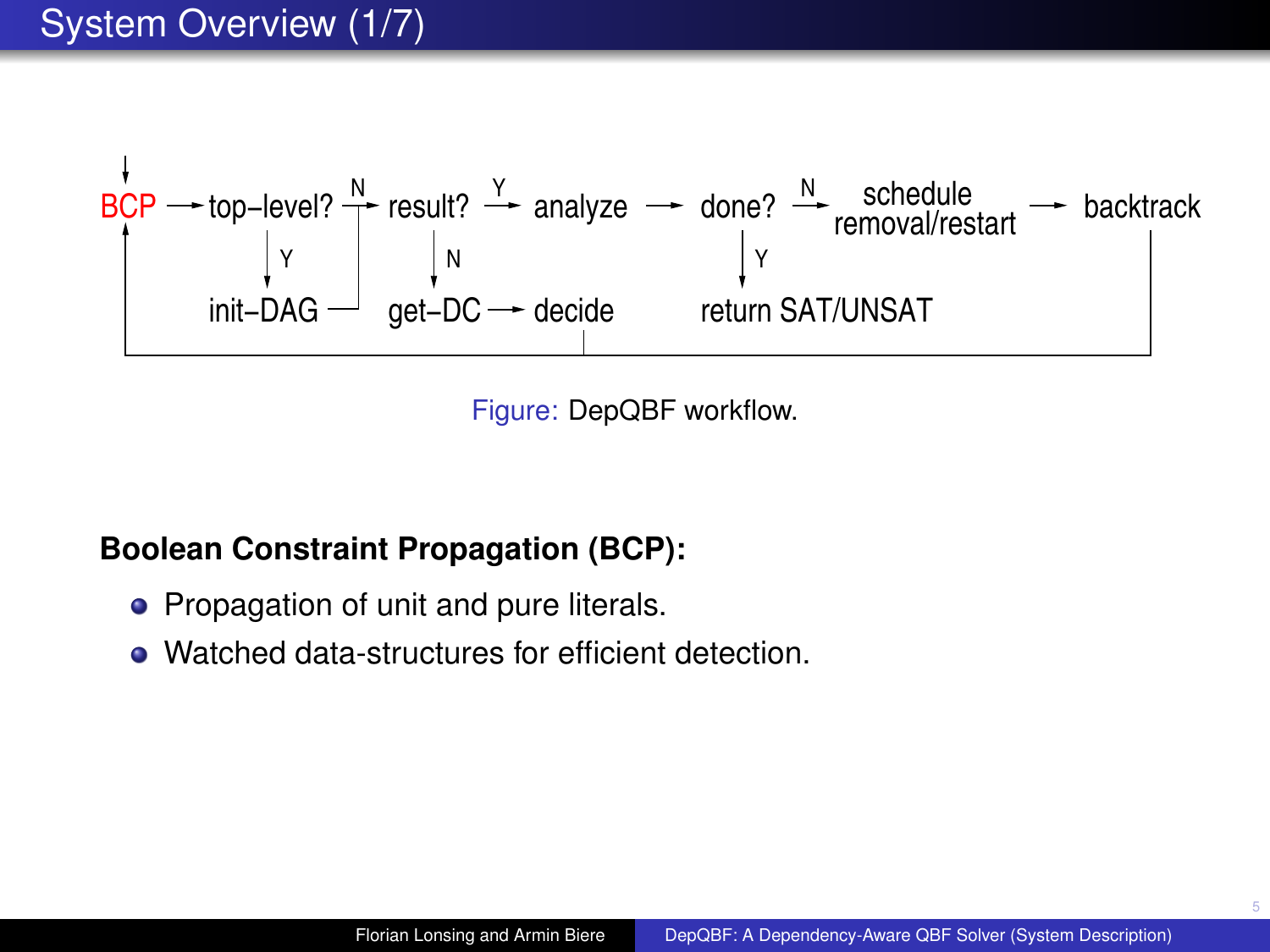

Figure: DepQBF workflow.

#### **Initialize Dependency-DAG:**

- **•** Top-most decision level 0.
- All assignments at top-level are permanent.
- **•** Permanent simplifications (satisfied clauses).
- Potential reduction of dependencies.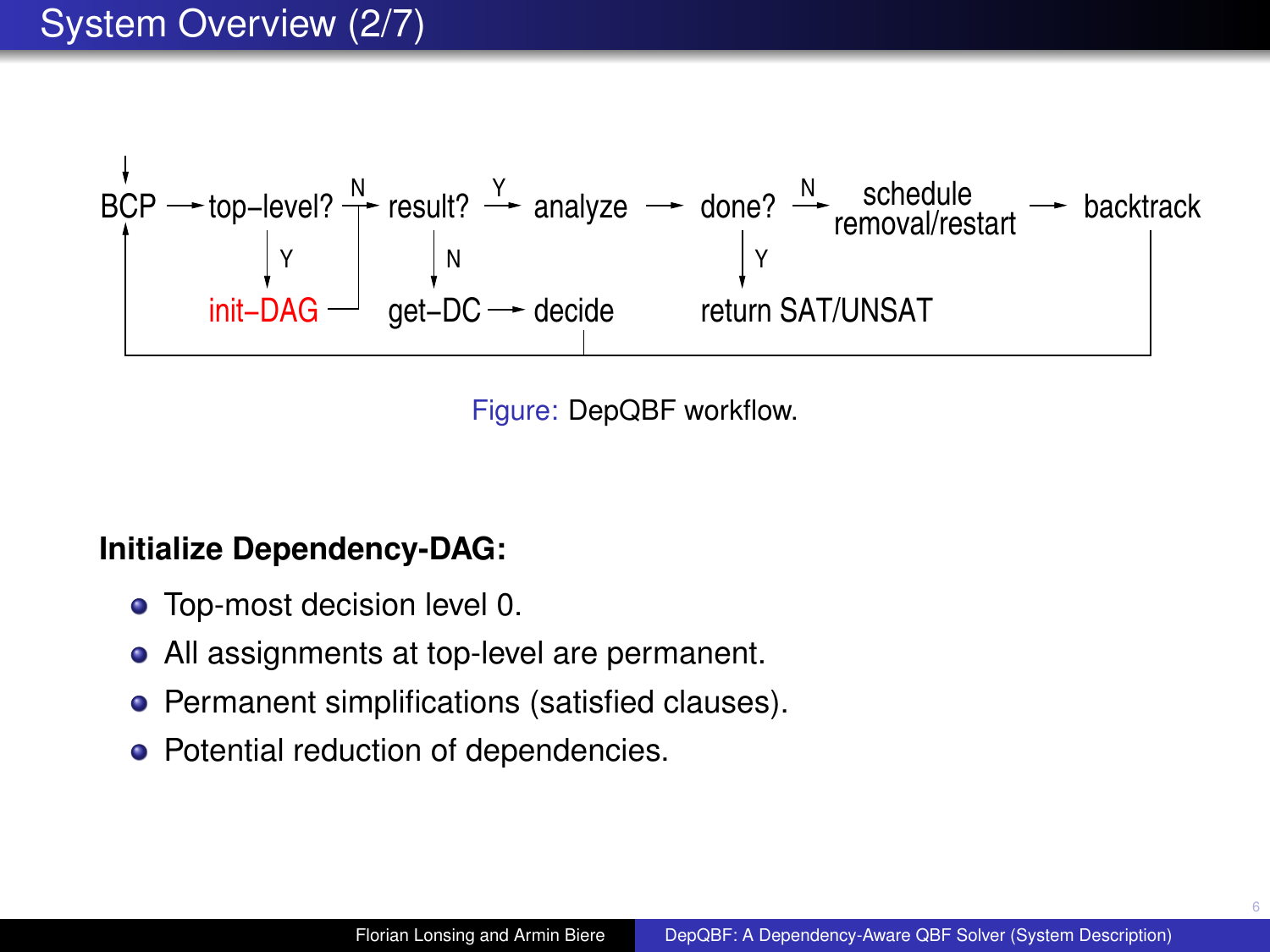

Figure: DepQBF workflow.

## **Retrieve Decision Candidates (DC):**

- Get possible decision variables (candidates) from dependency-DAG.
- Candidate: all "preconditions" (predecessors in DAG) assigned.
- Candidate set is maintained incrementally and lazily.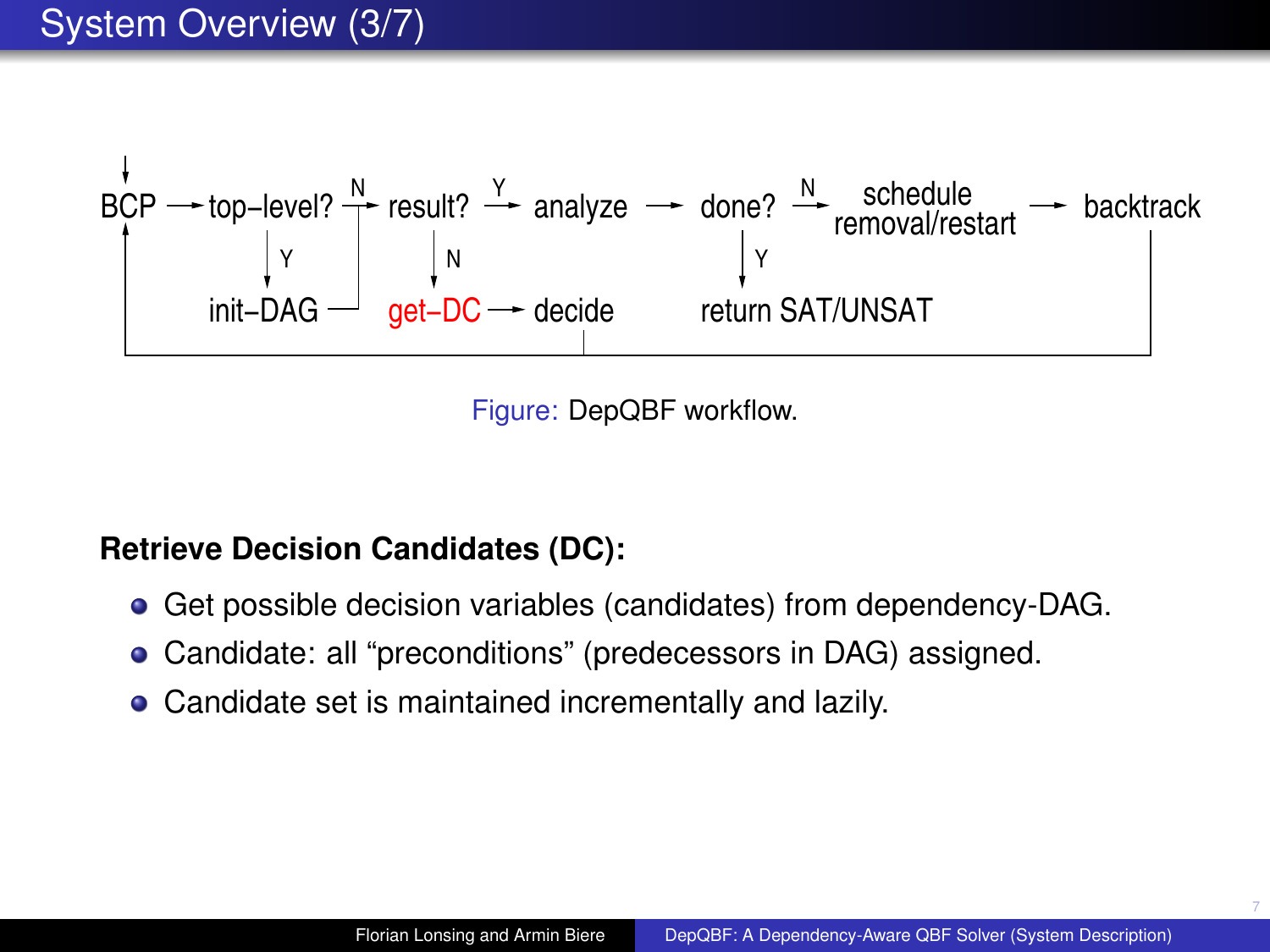

Figure: DepQBF workflow.

### **Decision Making:**

- Select decision variable from candidate set.
- Activity-based priority queue of variables (VSIDS, like MiniSAT 2).
- Assignment caching.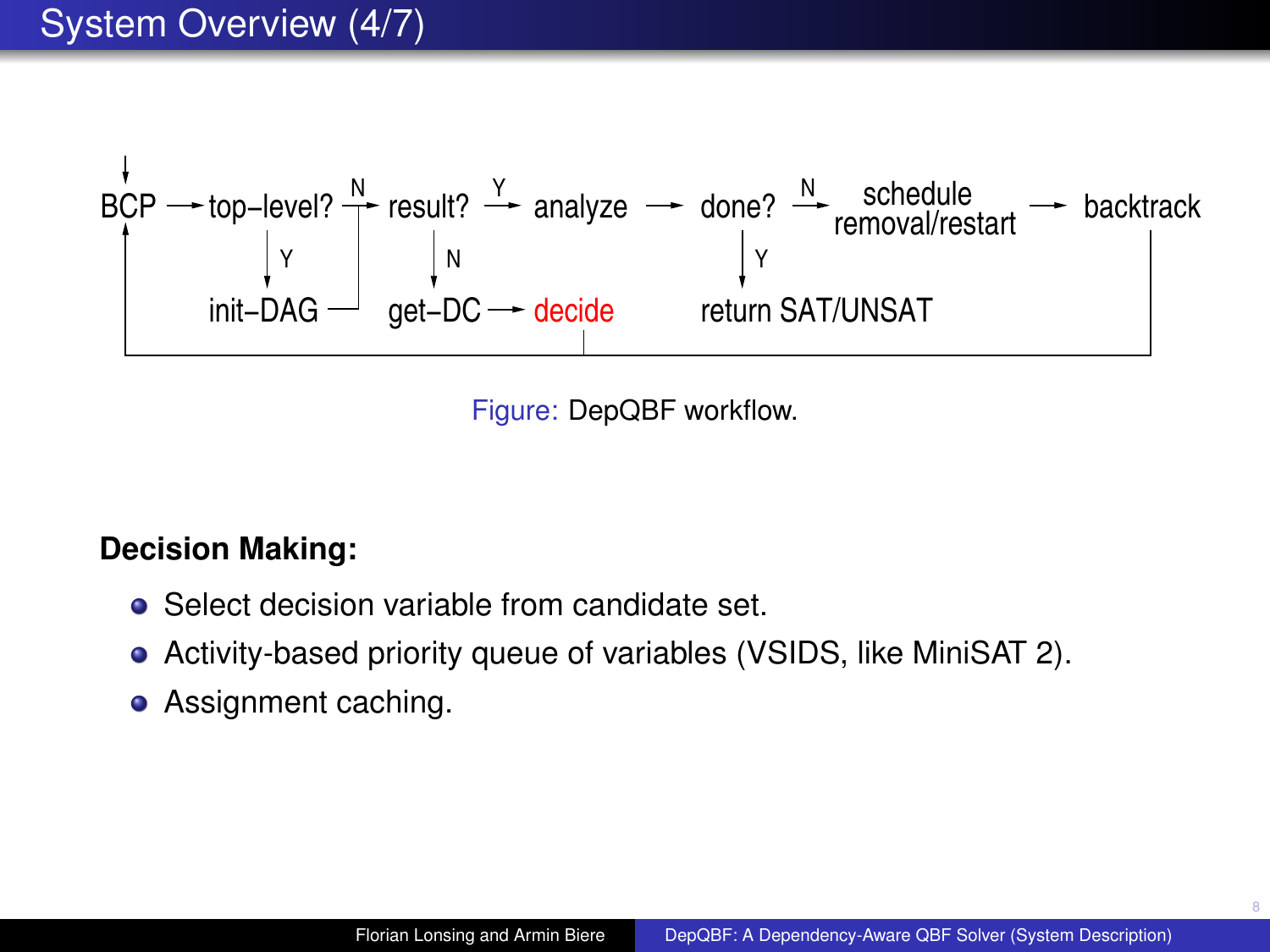

Figure: DepQBF workflow.

## **Constraint Learning (Result Analysis):**

- Conflict/solution: generate *asserting* learnt clause/cube.
- **Augmented CNF:**  $\phi := \phi_{OC} \wedge (\phi_{IC}) \vee \phi_{ICU}$ .
- Learnt clauses φ*LCL* and cubes φ*LCU* .
- **Q-resolution/consensus to derive learnt clauses/cubes.**
- See also our SAT'10 paper.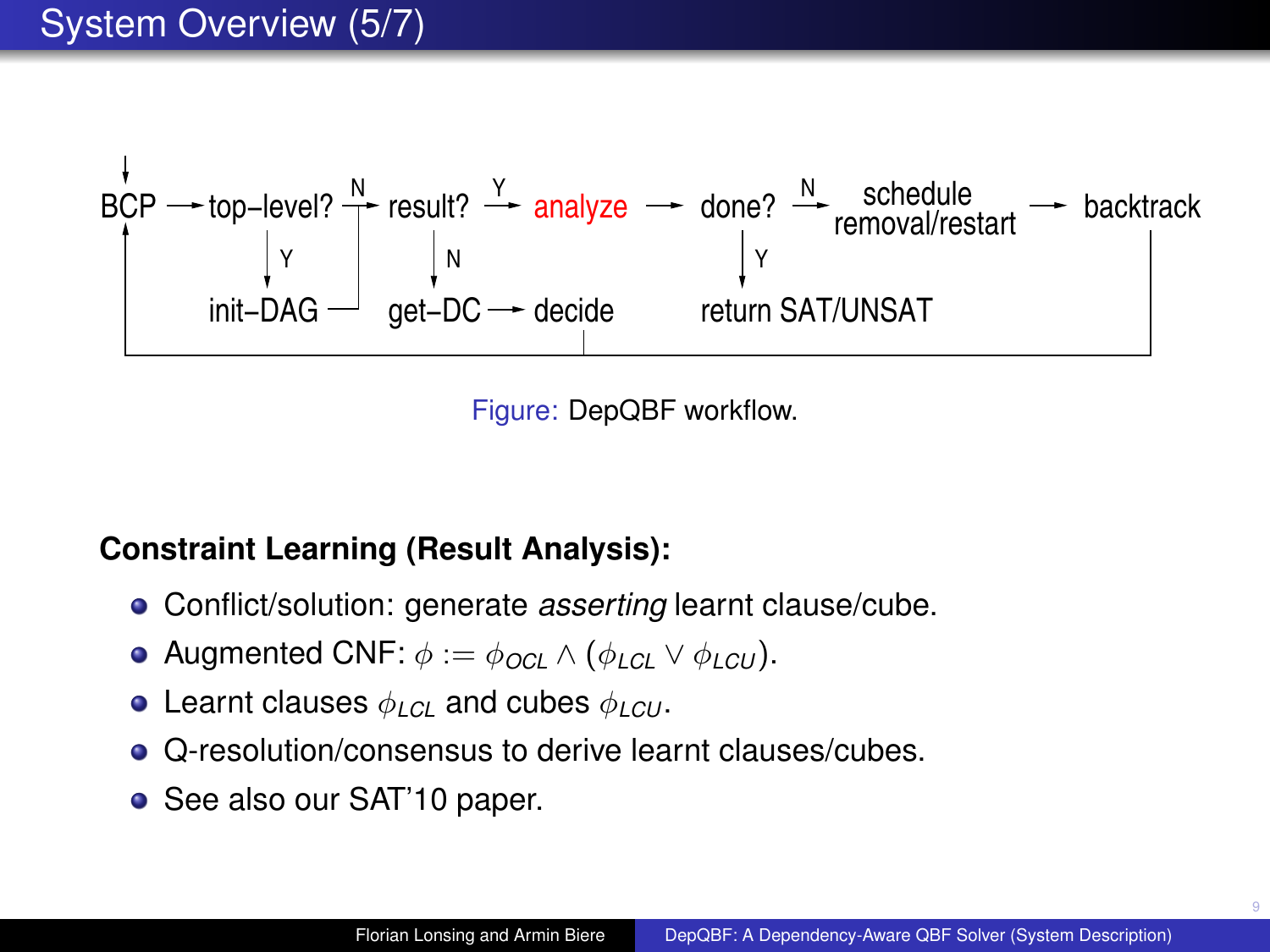

Figure: DepQBF workflow.

### **Learnt Constraint Removal and Restarts:**

- Check each time when adding a new learnt constraint.
- Capacity exhausted: remove half of learnt constraints.
- Heuristically try to keep "useful" constraints, increase capacity.
- Inner-outer restart schedule (like PicoSAT).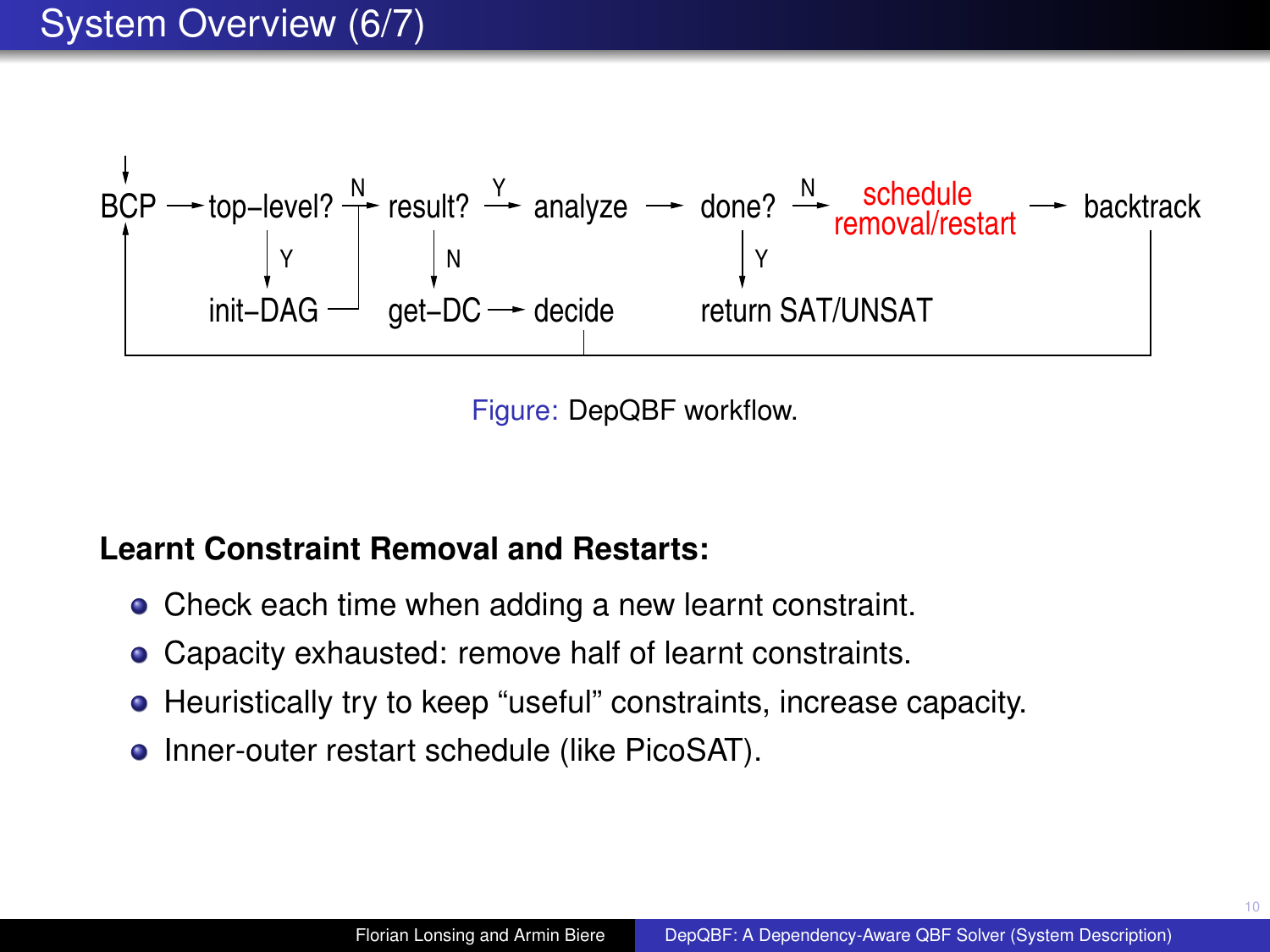

Figure: DepQBF workflow.

#### **Backtracking:**

- General (frequent) case: backtrack to asserting level of learnt constraint.
- Special case: backtrack to restart level.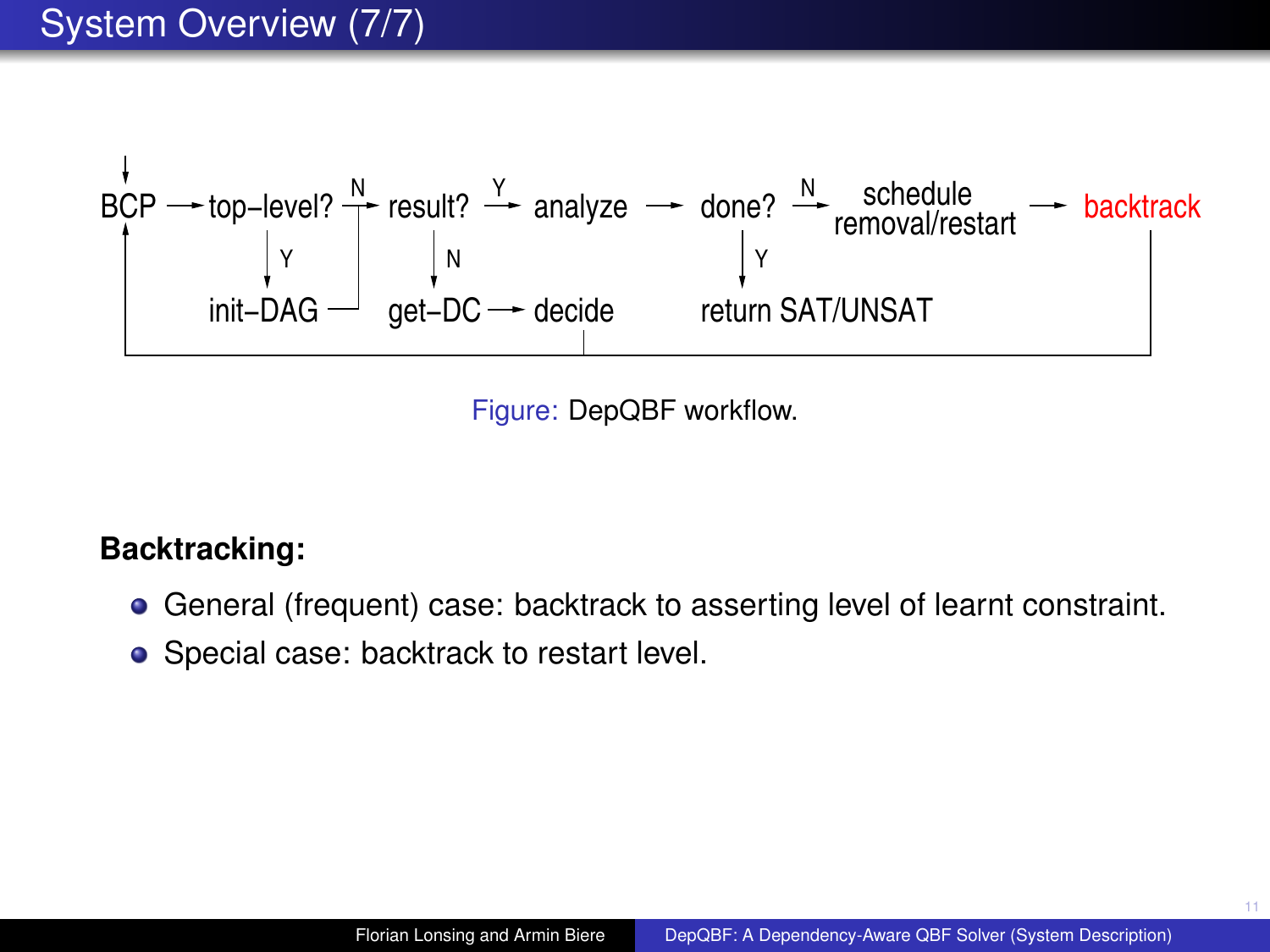**Learnt Constraints: [\[GNT02,](#page-36-0) [Let02,](#page-37-2) [ZM02,](#page-38-2) [GNT06,](#page-36-1) [BKF95,](#page-35-1) [GS08,](#page-37-3) [ES03,](#page-35-2) [GN02\]](#page-36-2)** 

- Clauses  $\phi_{LC}$  and cubes  $\phi_{LCU}$ , stored in doubly-linked lists.
- Initial capacities depend on formula size: [2500, 10000].

**Move-To-Front (MTF) Strategy:** approximating clause activities.

- Want to keep "used" (i.e. important?) constraints: units, learning.
- Move used constraints  $C_i$  to head of list:

$$
\{C_1,\ldots,C_{i-1},C_i,C_{i+1},\ldots,C_n\}\stackrel{\textit{MTF}(C_i)}{\Longrightarrow}\{C_i,C_1,\ldots,C_{i-1},C_{i+1},\ldots,C_n\}\atop{\longleftarrow}\text{deletion order}\leftarrow
$$

# **Deletion:**

- Capacity exhausted: remove half of constraints, starting at tail of list.
- Least-recently used ones are deleted (hopefully: least-important ones).
- Increase capacity by constant 500.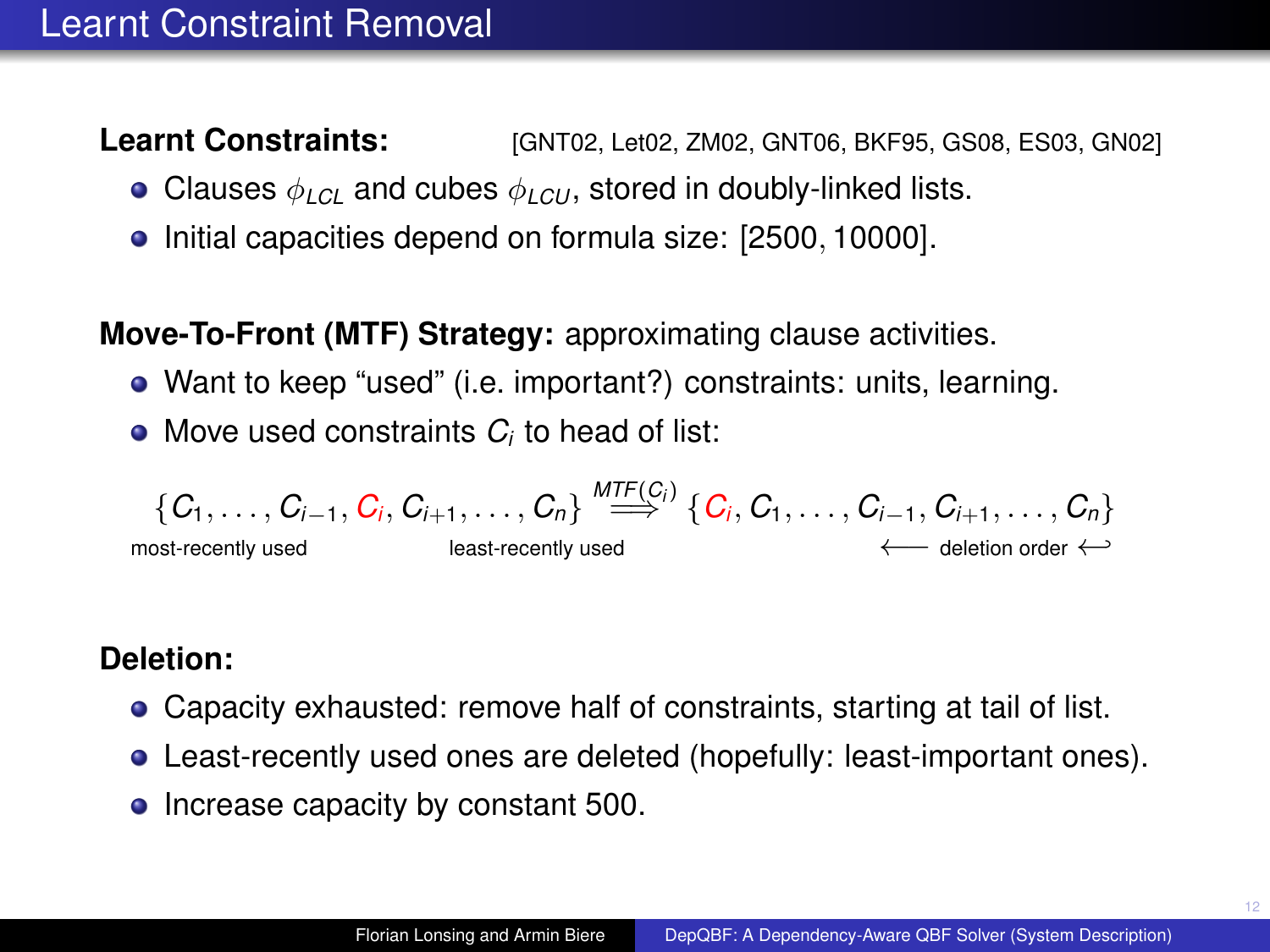# Restarts (1/2)

## **Inner-Outer Restart Schedule:** when to restart?

$$
[Bie08]
$$

- Inspired by PicoSAT: separate inner/outer restarts.
- Inner restart after *i* backtracks, outer restart after *o* inner restarts.
- Initially  $i := 100$ ,  $o := 10$ .
- $\bullet$  Before *i*th ordinary backtrack: jump to *restart level* instead,  $i := i + 10$ .
- After *o* inner restarts:  $i := 100$ ,  $o := o + 5$  (outer restart).

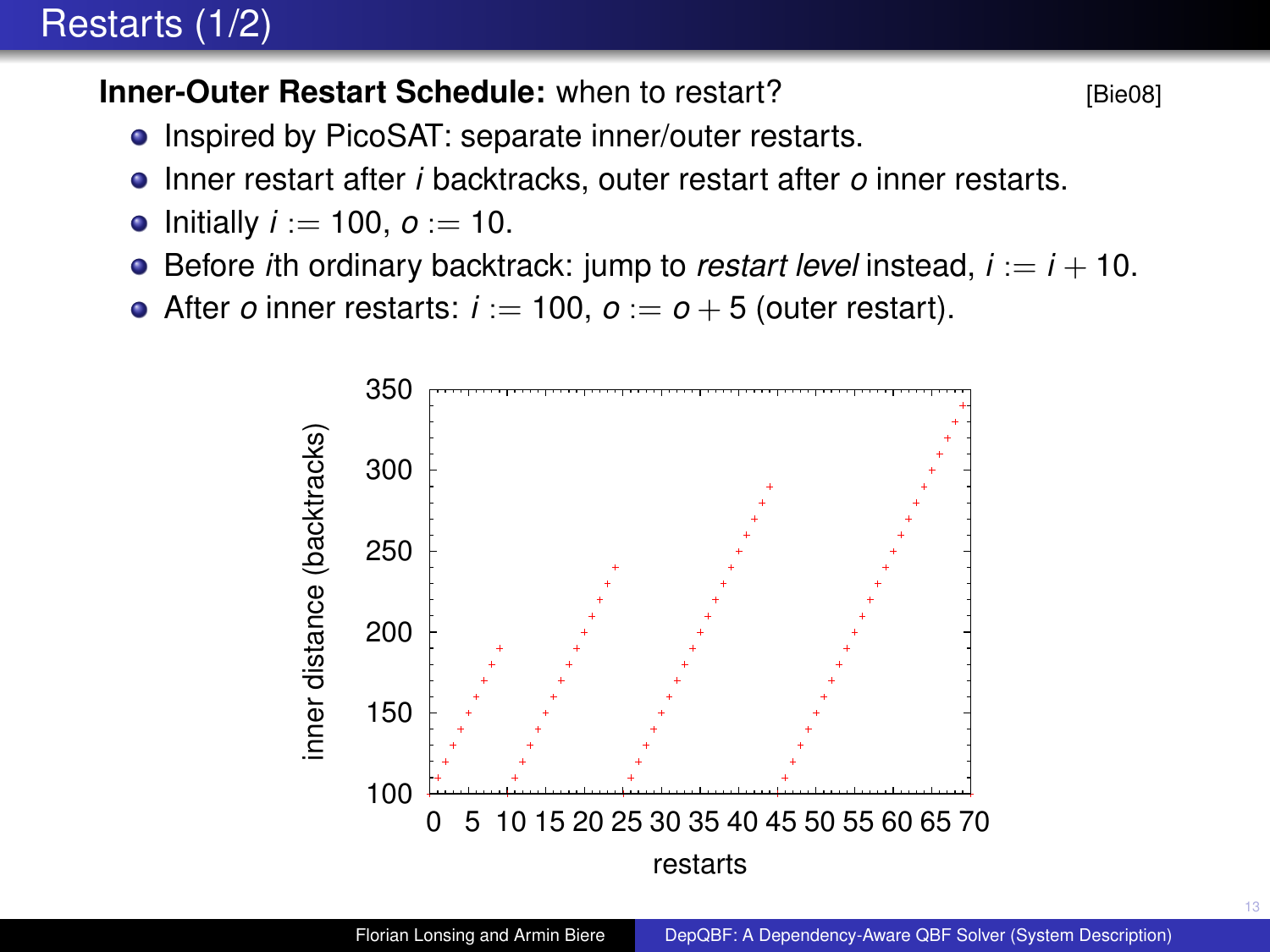- Normally, DepQBF always jumps to asserting level.
- Restart: possibly jump *most-recent universal decision level* instead.
	- Always the longer jump is taken.
- Related to ideas from unrestricted backtracking [\[BLdSMS05\]](#page-35-4).

- Assignment stack, in order of decision levels.
- Conflict/solution at level 4.
- Restart is scheduled, where to jump to?

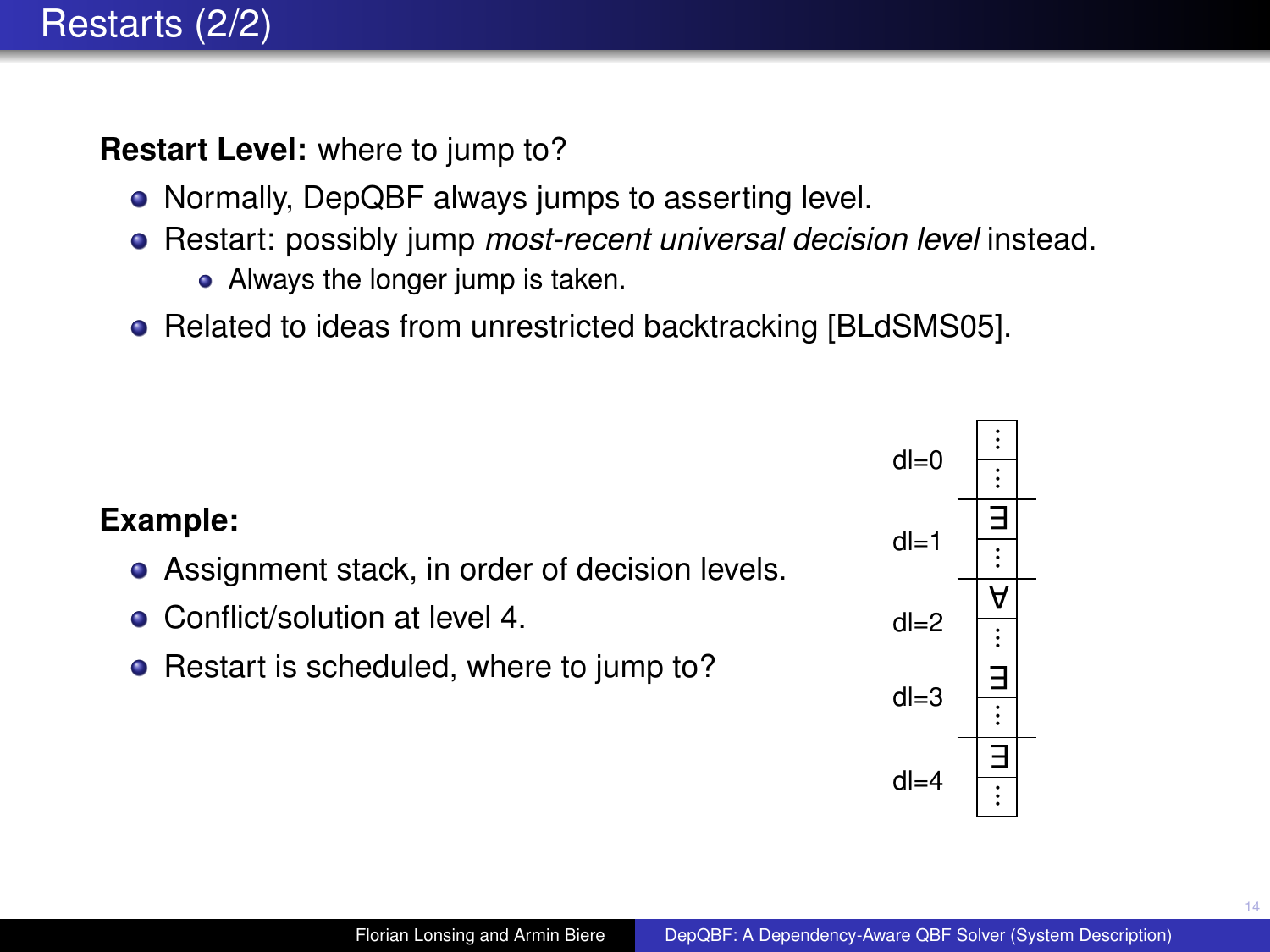- Normally, DepQBF always jumps to asserting level.
- Restart: possibly jump *most-recent universal decision level* instead.
	- Always the longer jump is taken.
- Related to ideas from unrestricted backtracking [\[BLdSMS05\]](#page-35-4).

- Current learnt constraint asserting at level 3.
- Last universal decision at level 2.

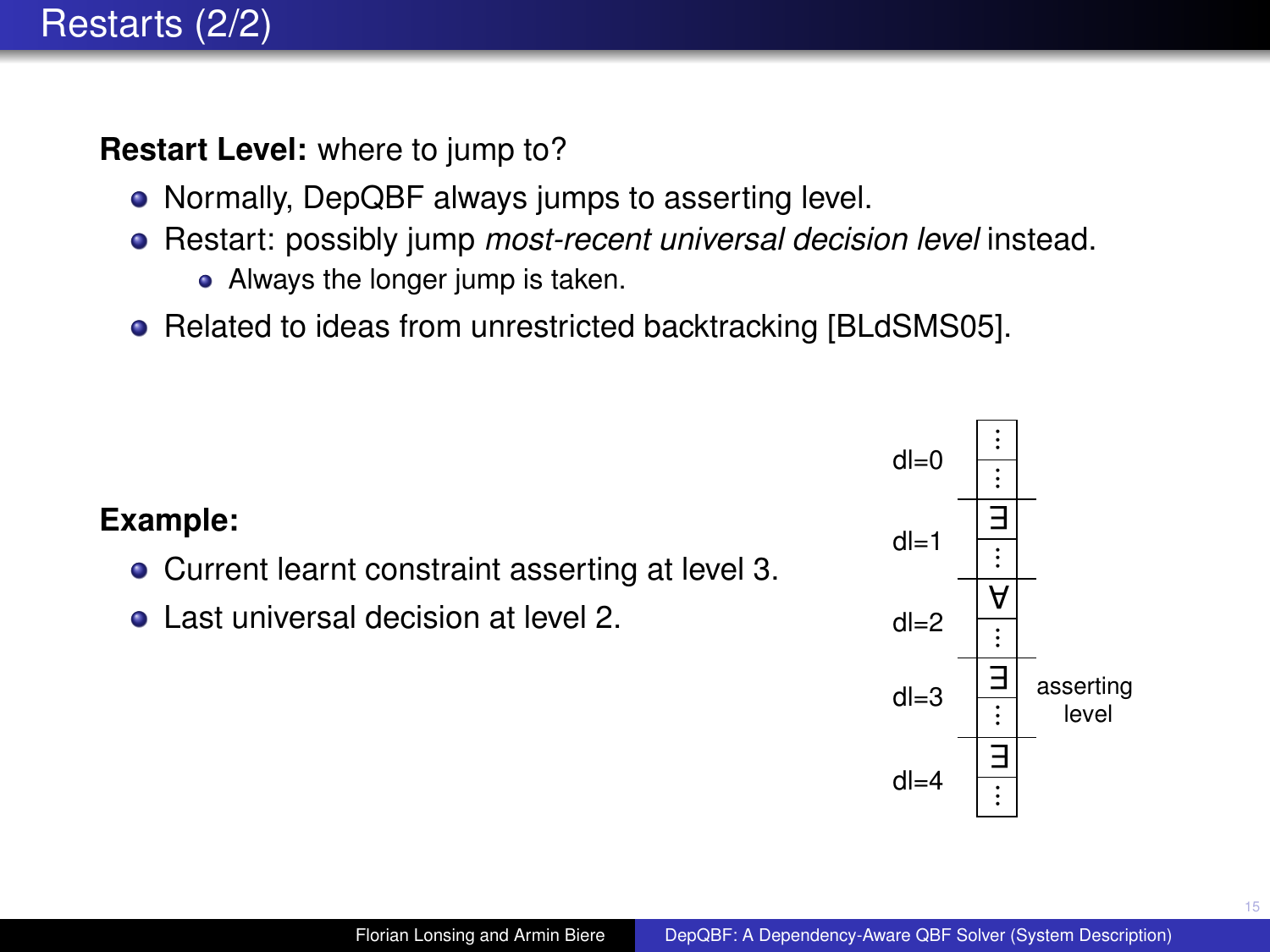- Normally, DepQBF always jumps to asserting level.
- Restart: possibly jump *most-recent universal decision level* instead.
	- Always the longer jump is taken.
- Related to ideas from unrestricted backtracking [\[BLdSMS05\]](#page-35-4).

- Current learnt constraint asserting at level 3.
- Last universal decision at level 2.
- Restart: take the longer jump.

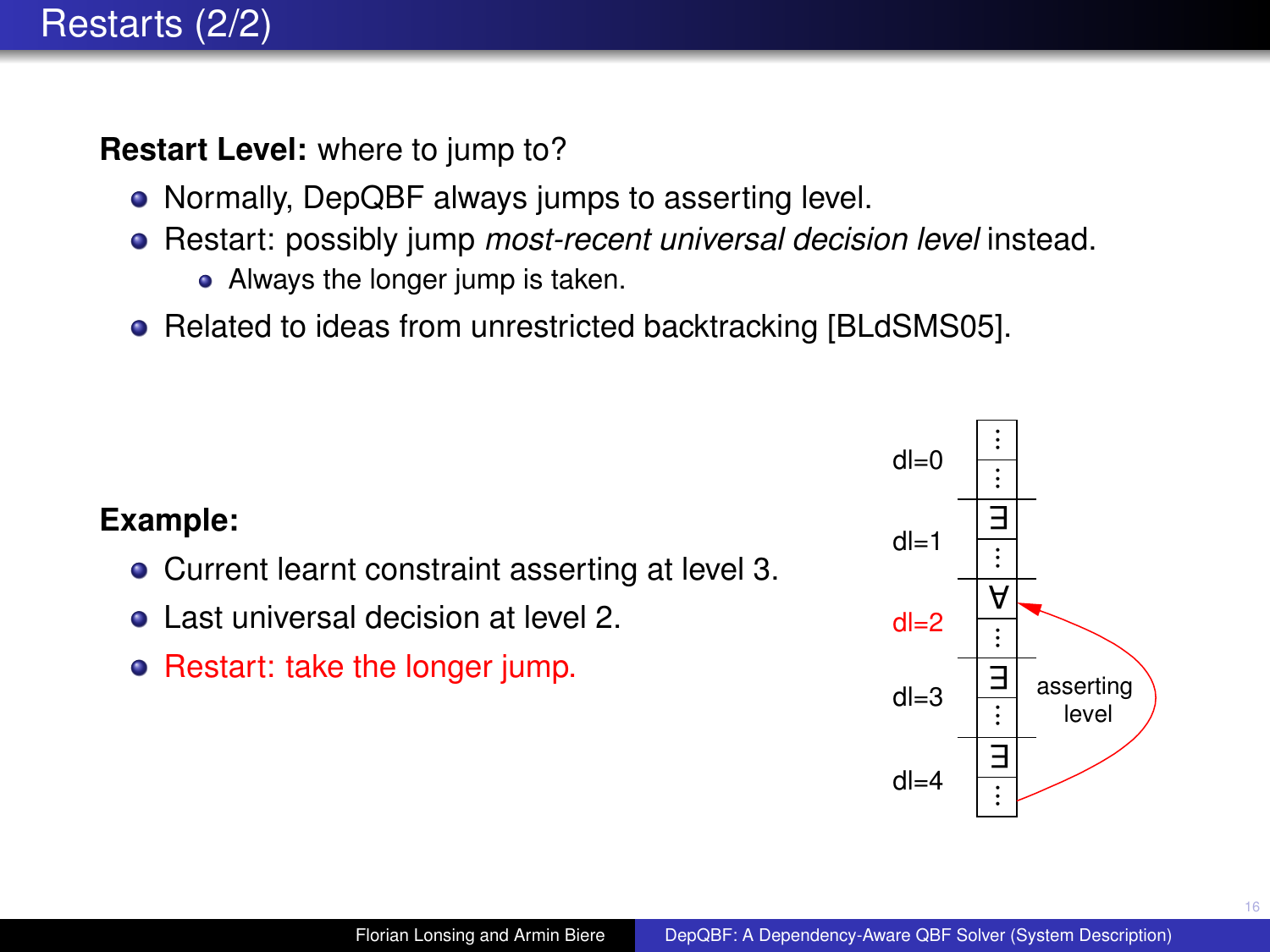- Normally, DepQBF always jumps to asserting level.
- Restart: possibly jump *most-recent universal decision level* instead.
	- Always the longer jump is taken.
- Related to ideas from unrestricted backtracking [\[BLdSMS05\]](#page-35-4).

- Current learnt constraint asserting at level 1.
- Last universal decision at level 2.

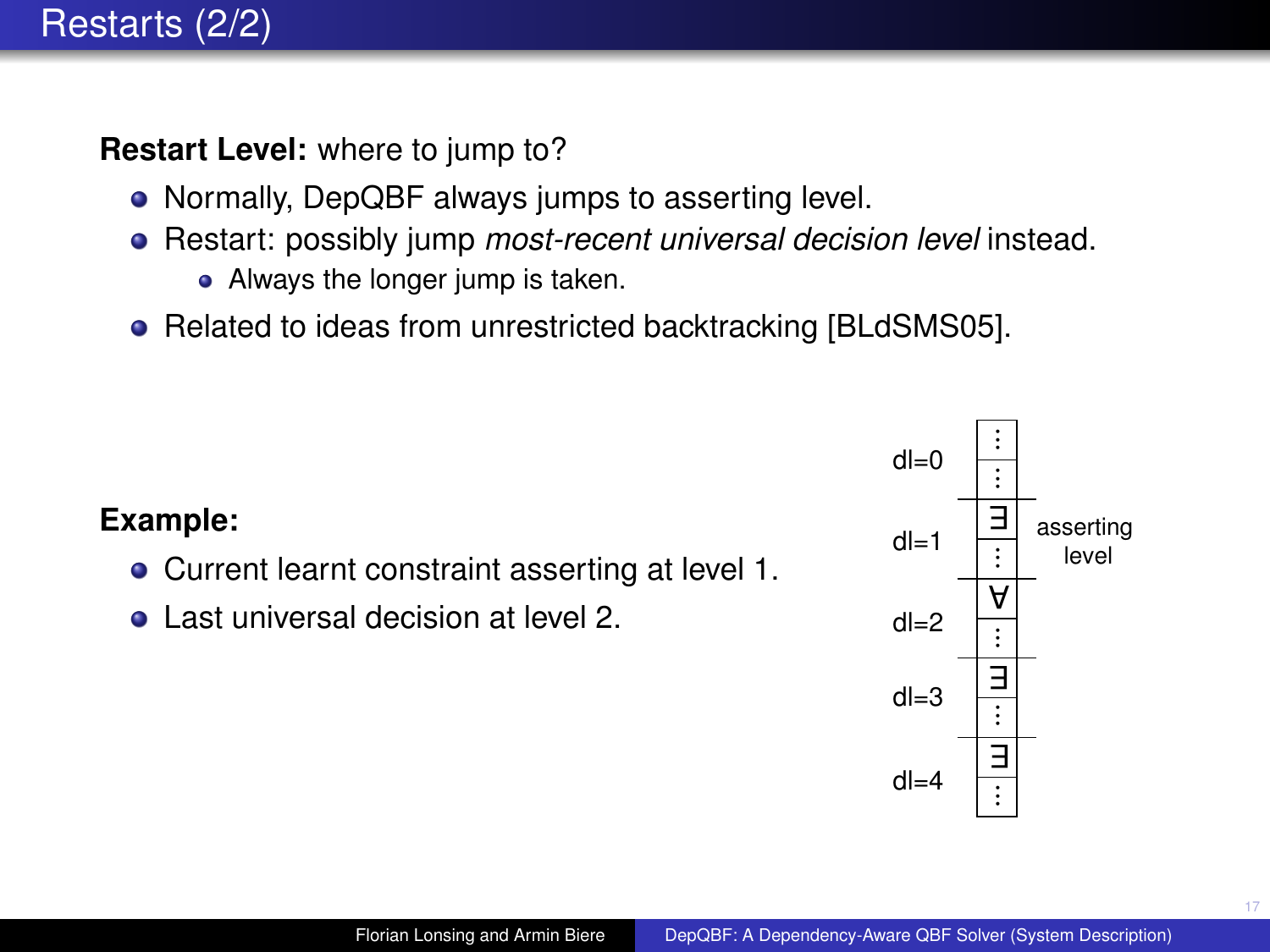- Normally, DepQBF always jumps to asserting level.
- Restart: possibly jump *most-recent universal decision level* instead.
	- Always the longer jump is taken.
- Related to ideas from unrestricted backtracking [\[BLdSMS05\]](#page-35-4).

- Current learnt constraint asserting at level 1.
- Last universal decision at level 2.
- Restart: take the longer jump.

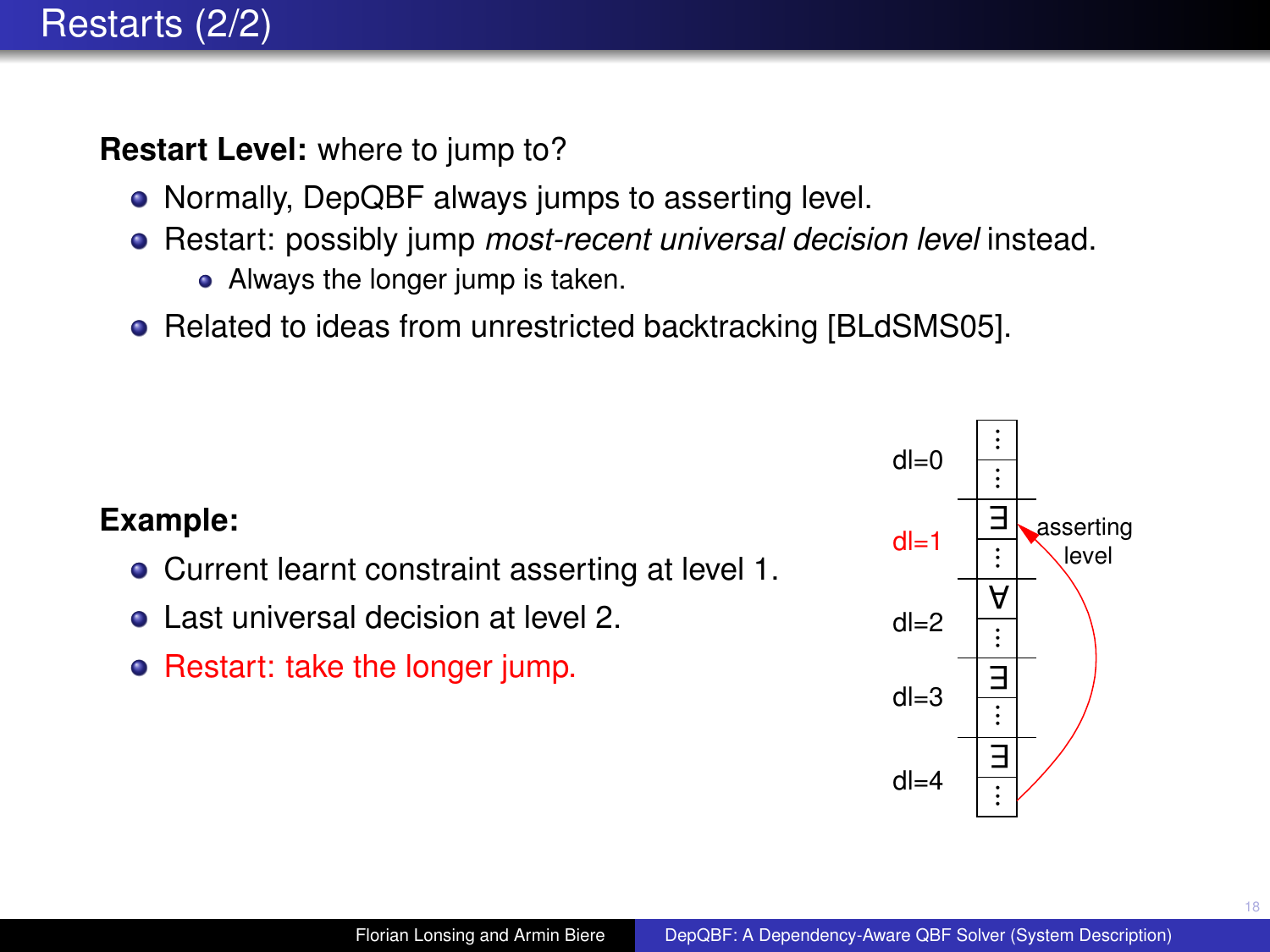|               | All    |                       | <b>Solved SAT</b> |          | <b>Solved UNSAT</b> |          |
|---------------|--------|-----------------------|-------------------|----------|---------------------|----------|
|               | solved | avg.time              | solved            | avg.time | solved              | avg.time |
|               |        |                       |                   |          |                     |          |
|               |        |                       |                   |          |                     |          |
|               |        |                       |                   |          |                     |          |
|               |        | without preprocessing |                   |          |                     |          |
| <b>DepQBF</b> | 370    | 337.10                | 165               | 54.58    | 205                 | 20.82    |
| DepQBF-nr     | 360    | 352.33                | 154               | 51.36    | 206                 | 24.35    |
| DepQBF-nc     | 350    | 384.66                | 157               | 107.48   | 193                 | 28.05    |
| DepQBF-np     | 345    | 398.12                | 141               | 114.72   | 204                 | 45.37    |
| DepQBF-ncnr   | 340    | 400.24                | 147               | 124.10   | 193                 | 20.19    |
| QuBE7.0-nopp  | 332    | 425.44                | 135               | 147.71   | 197                 | 47.27    |
| QuBE6.6-nopp  | 301    | 468.51                | 113               | 136.48   | 188                 | 55.27    |

Table: QBFEVAL'10 main track (568 formulae). Ranking by number of solved formulae.

#### **Setup:**

- Ubuntu 9.04, Intel <sup>R</sup> Q9550@2.83 GHz, 3 GB/900 sec.
- DepQBF: version 0.1 which participated in QBFEVAL'10.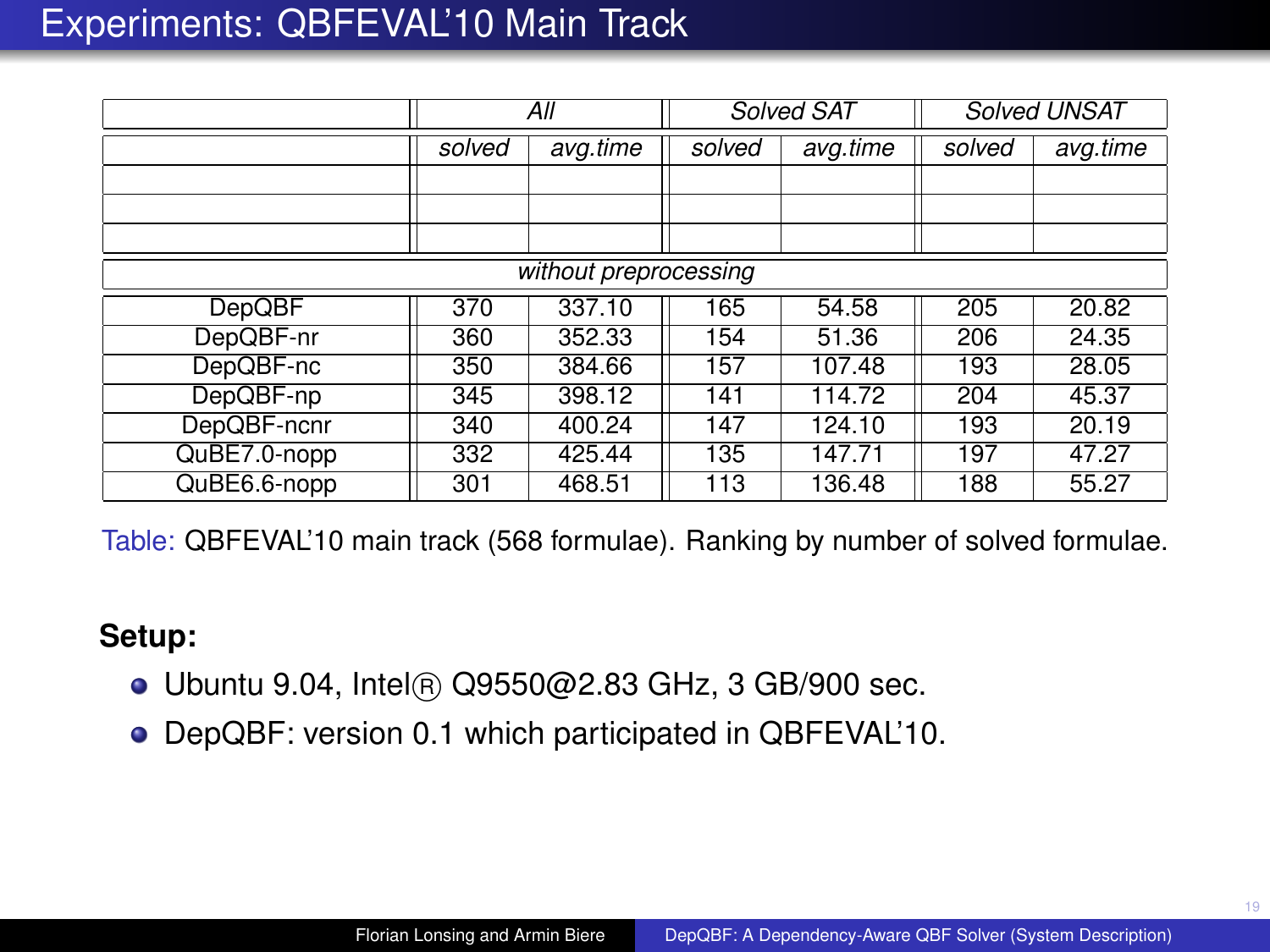|               | All    |                       | <b>Solved SAT</b> |          | <b>Solved UNSAT</b> |          |
|---------------|--------|-----------------------|-------------------|----------|---------------------|----------|
|               | solved | avg.time              | solved            | avg.time | solved              | avg.time |
|               |        |                       |                   |          |                     |          |
|               |        |                       |                   |          |                     |          |
|               |        |                       |                   |          |                     |          |
|               |        | without preprocessing |                   |          |                     |          |
| <b>DepQBF</b> | 370    | 337.10                | 165               | 54.58    | 205                 | 20.82    |
| DepQBF-nr     | 360    | 352.33                | 154               | 51.36    | 206                 | 24.35    |
| DepQBF-nc     | 350    | 384.66                | 157               | 107.48   | 193                 | 28.05    |
| DepQBF-np     | 345    | 398.12                | 141               | 114.72   | 204                 | 45.37    |
| DepQBF-ncnr   | 340    | 400.24                | 147               | 124.10   | 193                 | 20.19    |
| QuBE7.0-nopp  | 332    | 425.44                | 135               | 147.71   | 197                 | 47.27    |
| QuBE6.6-nopp  | 301    | 468.51                | 113               | 136.48   | 188                 | 55.27    |

Table: QBFEVAL'10 main track (568 formulae). Ranking by number of solved formulae.

#### **Important:**

• Restarts (disabled in DepQBF-nr).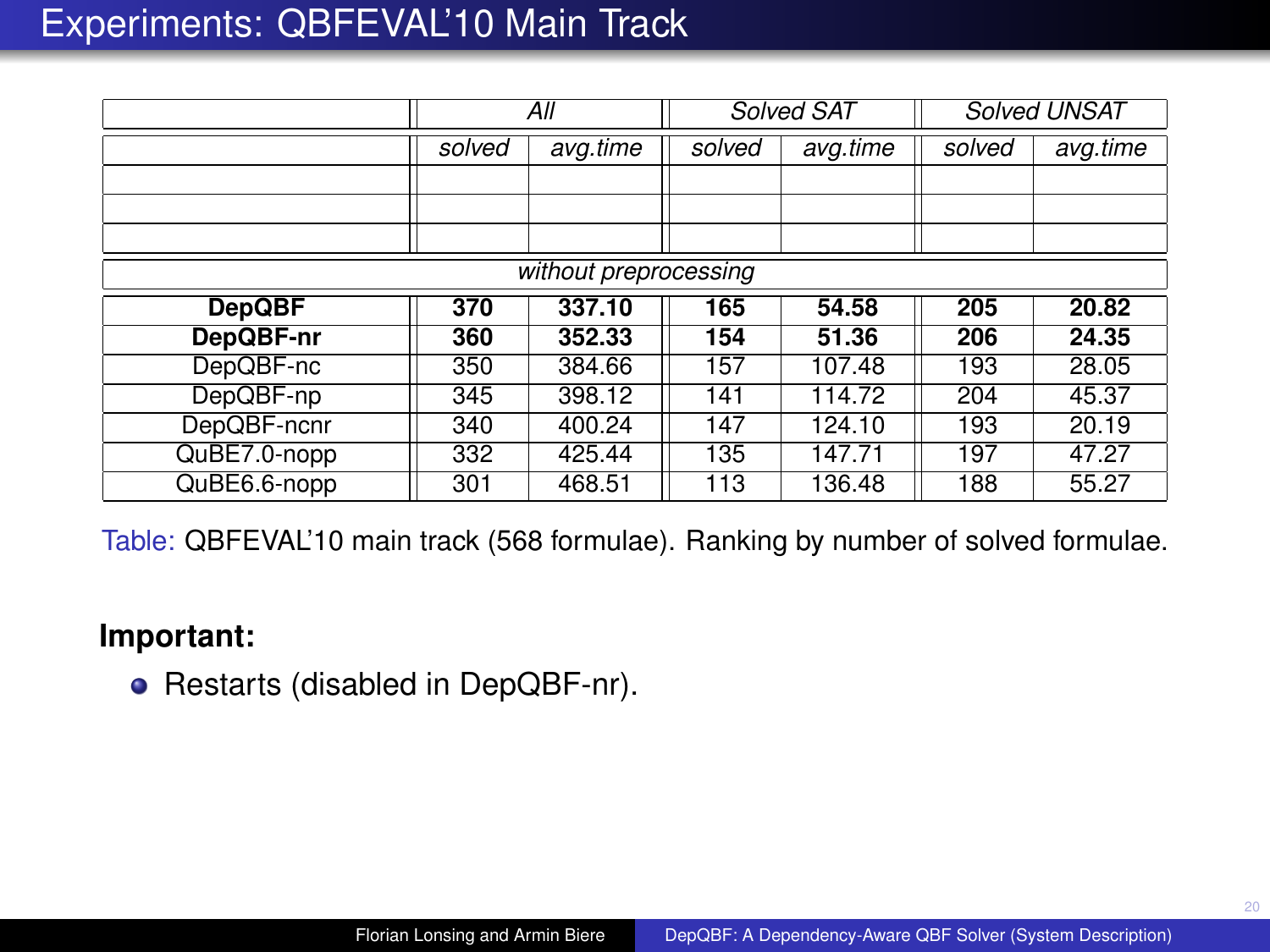|               | All    |                       | <b>Solved SAT</b> |          | <b>Solved UNSAT</b> |          |
|---------------|--------|-----------------------|-------------------|----------|---------------------|----------|
|               | solved | avg.time              | solved            | avg.time | solved              | avg.time |
|               |        |                       |                   |          |                     |          |
|               |        |                       |                   |          |                     |          |
|               |        |                       |                   |          |                     |          |
|               |        | without preprocessing |                   |          |                     |          |
| <b>DepQBF</b> | 370    | 337.10                | 165               | 54.58    | 205                 | 20.82    |
| DepQBF-nr     | 360    | 352.33                | 154               | 51.36    | 206                 | 24.35    |
| DepQBF-nc     | 350    | 384.66                | 157               | 107.48   | 193                 | 28.05    |
| DepQBF-np     | 345    | 398.12                | 141               | 114.72   | 204                 | 45.37    |
| DepQBF-ncnr   | 340    | 400.24                | 147               | 124.10   | 193                 | 20.19    |
| QuBE7.0-nopp  | 332    | 425.44                | 135               | 147.71   | 197                 | 47.27    |
| QuBE6.6-nopp  | 301    | 468.51                | 113               | 136.48   | 188                 | 55.27    |

Table: QBFEVAL'10 main track (568 formulae). Ranking by number of solved formulae.

- Restarts.
- Assignment caching (disabled in DepQBF-nc).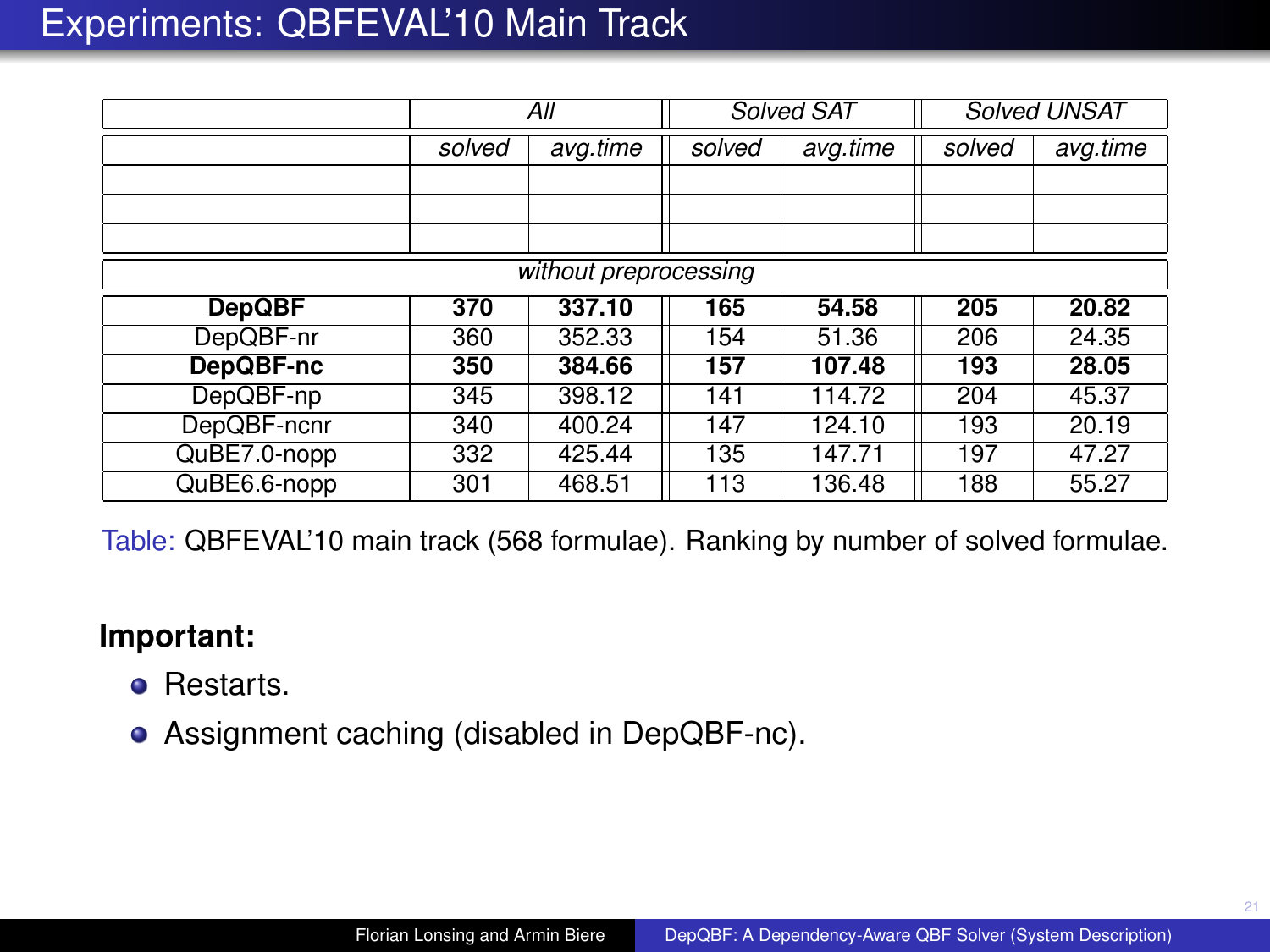|               | All    |                       | <b>Solved SAT</b> |          | <b>Solved UNSAT</b> |          |
|---------------|--------|-----------------------|-------------------|----------|---------------------|----------|
|               | solved | avg.time              | solved            | avg.time | solved              | avg.time |
|               |        |                       |                   |          |                     |          |
|               |        |                       |                   |          |                     |          |
|               |        |                       |                   |          |                     |          |
|               |        | without preprocessing |                   |          |                     |          |
| <b>DepQBF</b> | 370    | 337.10                | 165               | 54.58    | 205                 | 20.82    |
| DepQBF-nr     | 360    | 352.33                | 154               | 51.36    | 206                 | 24.35    |
| DepQBF-nc     | 350    | 384.66                | 157               | 107.48   | 193                 | 28.05    |
| DepQBF-np     | 345    | 398.12                | 141               | 114.72   | 204                 | 45.37    |
| DepQBF-ncnr   | 340    | 400.24                | 147               | 124.10   | 193                 | 20.19    |
| QuBE7.0-nopp  | 332    | 425.44                | 135               | 147.71   | 197                 | 47.27    |
| QuBE6.6-nopp  | 301    | 468.51                | 113               | 136.48   | 188                 | 55.27    |

Table: QBFEVAL'10 main track (568 formulae). Ranking by number of solved formulae.

- Restarts.
- Assignment caching.
- Pure literal detection (disabled in DepQBF-np).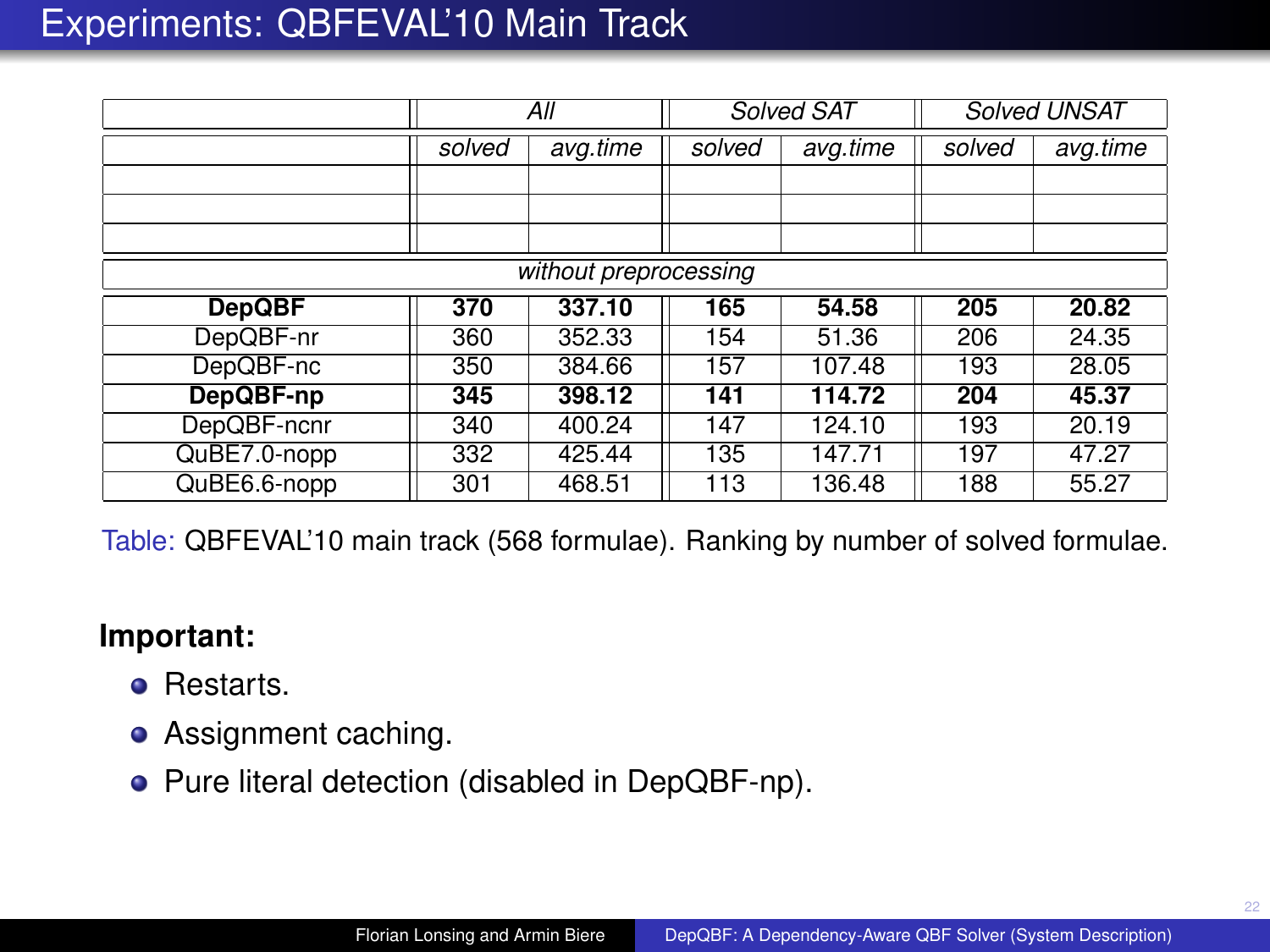|               | All    |                       | <b>Solved SAT</b> |          | <b>Solved UNSAT</b> |          |
|---------------|--------|-----------------------|-------------------|----------|---------------------|----------|
|               | solved | avg.time              | solved            | avg.time | solved              | avg.time |
|               |        |                       |                   |          |                     |          |
|               |        |                       |                   |          |                     |          |
|               |        |                       |                   |          |                     |          |
|               |        | without preprocessing |                   |          |                     |          |
| <b>DepQBF</b> | 370    | 337.10                | 165               | 54.58    | 205                 | 20.82    |
| DepQBF-nr     | 360    | 352.33                | 154               | 51.36    | 206                 | 24.35    |
| DepQBF-nc     | 350    | 384.66                | 157               | 107.48   | 193                 | 28.05    |
| DepQBF-np     | 345    | 398.12                | 141               | 114.72   | 204                 | 45.37    |
| DepQBF-ncnr   | 340    | 400.24                | 147               | 124.10   | 193                 | 20.19    |
| QuBE7.0-nopp  | 332    | 425.44                | 135               | 147.71   | 197                 | 47.27    |
| QuBE6.6-nopp  | 301    | 468.51                | 113               | 136.48   | 188                 | 55.27    |

Table: QBFEVAL'10 main track (568 formulae). Ranking by number of solved formulae.

- **e** Restarts.
- Assignment caching.
- Pure literal detection.
- Combining restarts with assignment caching (disabled in DepQBF-ncnr).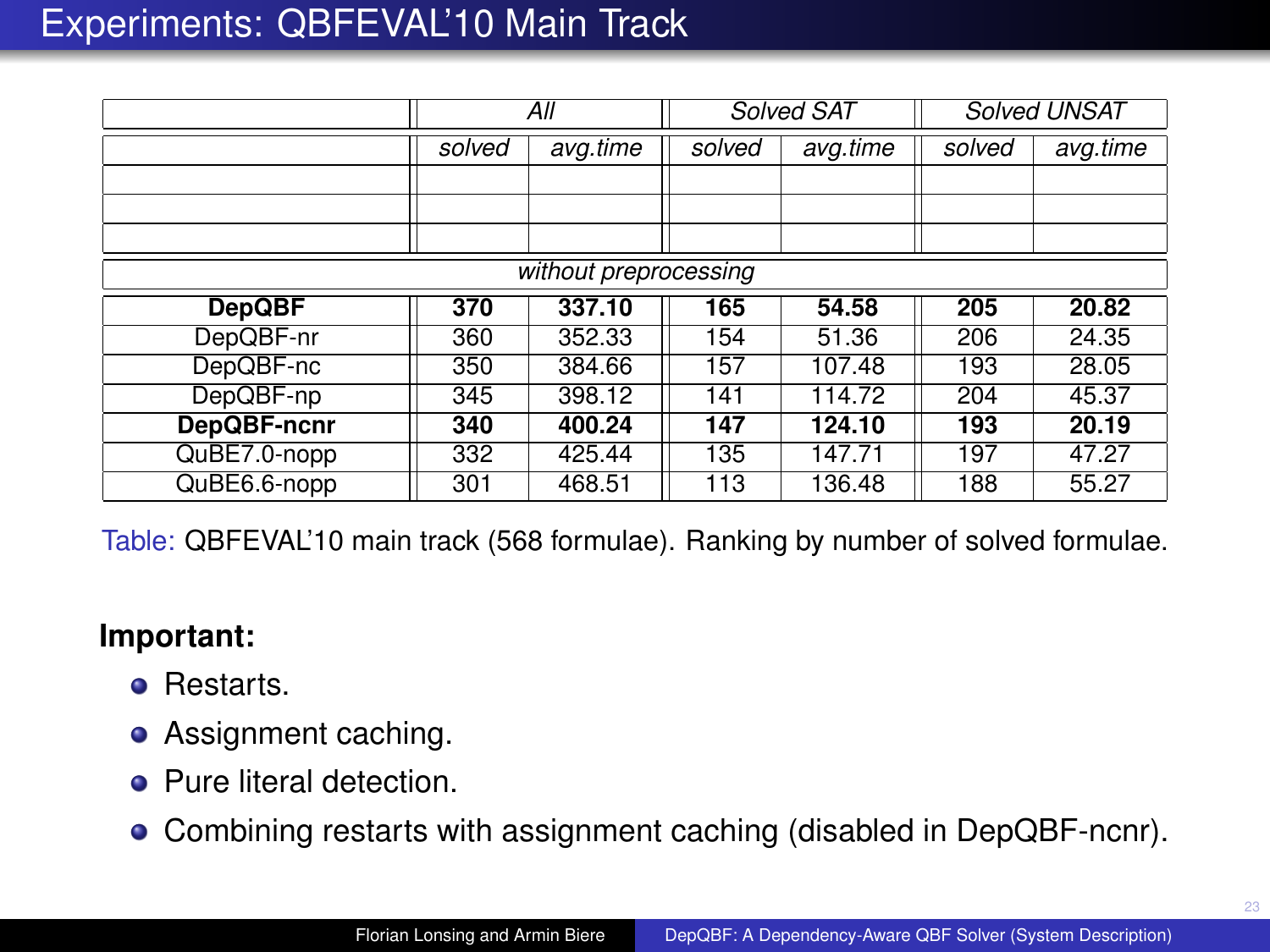|                                  | All                   |        | Solved SAT |          | <b>Solved UNSAT</b> |          |  |  |
|----------------------------------|-----------------------|--------|------------|----------|---------------------|----------|--|--|
|                                  | avg.time<br>solved    |        | solved     | avg.time | solved              | avg.time |  |  |
| $QuBE7.0-pre \Rightarrow DepQBF$ | 424                   | 254.23 | 197        | 48.17    | 227                 | 23.42    |  |  |
| QuBE7                            | 414                   | 310.29 | 187        | 130.52   | 227                 | 58.33    |  |  |
| QuBE6.6                          | 387                   | 341.91 | 168        | 98.97    | 219                 | 67.03    |  |  |
|                                  | without preprocessing |        |            |          |                     |          |  |  |
| <b>DepQBF</b>                    | 370                   | 337.10 | 165        | 54.58    | 205                 | 20.82    |  |  |
| DepQBF-nr                        | 360                   | 352.33 | 154        | 51.36    | 206                 | 24.35    |  |  |
| DepQBF-nc                        | 350                   | 384.66 | 157        | 107.48   | 193                 | 28.05    |  |  |
| DepQBF-np                        | 345                   | 398.12 | 141        | 114.72   | 204                 | 45.37    |  |  |
| DepQBF-ncnr                      | 340                   | 400.24 | 147        | 124.10   | 193                 | 20.19    |  |  |
| QuBE7.0-nopp                     | 332                   | 425.44 | 135        | 147.71   | 197                 | 47.27    |  |  |
| QuBE6.6-nopp                     | 301                   | 468.51 | 113        | 136.48   | 188                 | 55.27    |  |  |

Table: QBFEVAL'10 main track (568 formulae). Ranking by number of solved formulae.

- **e** Restarts
- Assignment caching.
- **Pure literal detection.**
- Combining restarts with assignment caching.
- Preprocessing (**not** part of DepQBF 0.1, disabled in QuBE\*-nopp).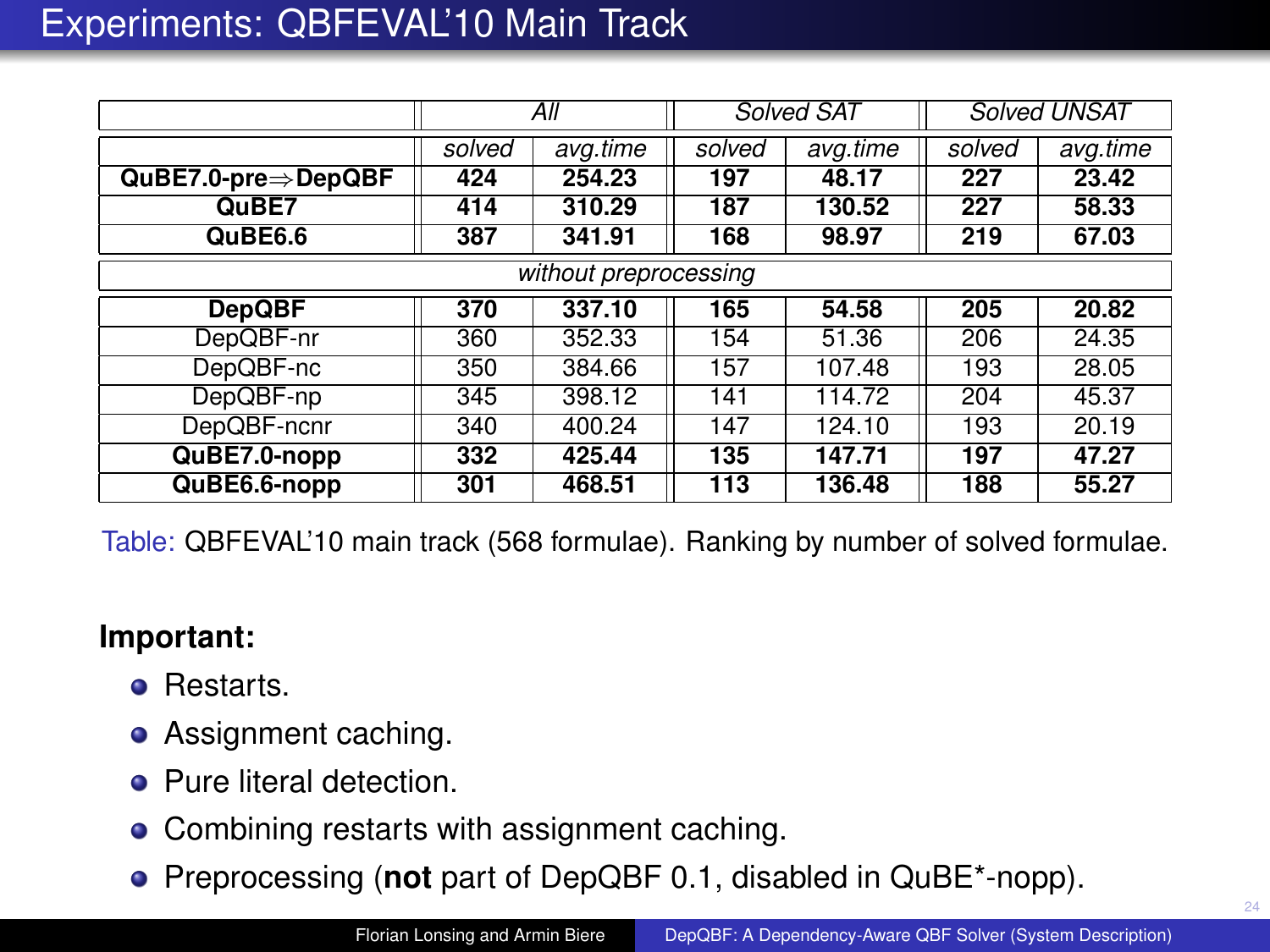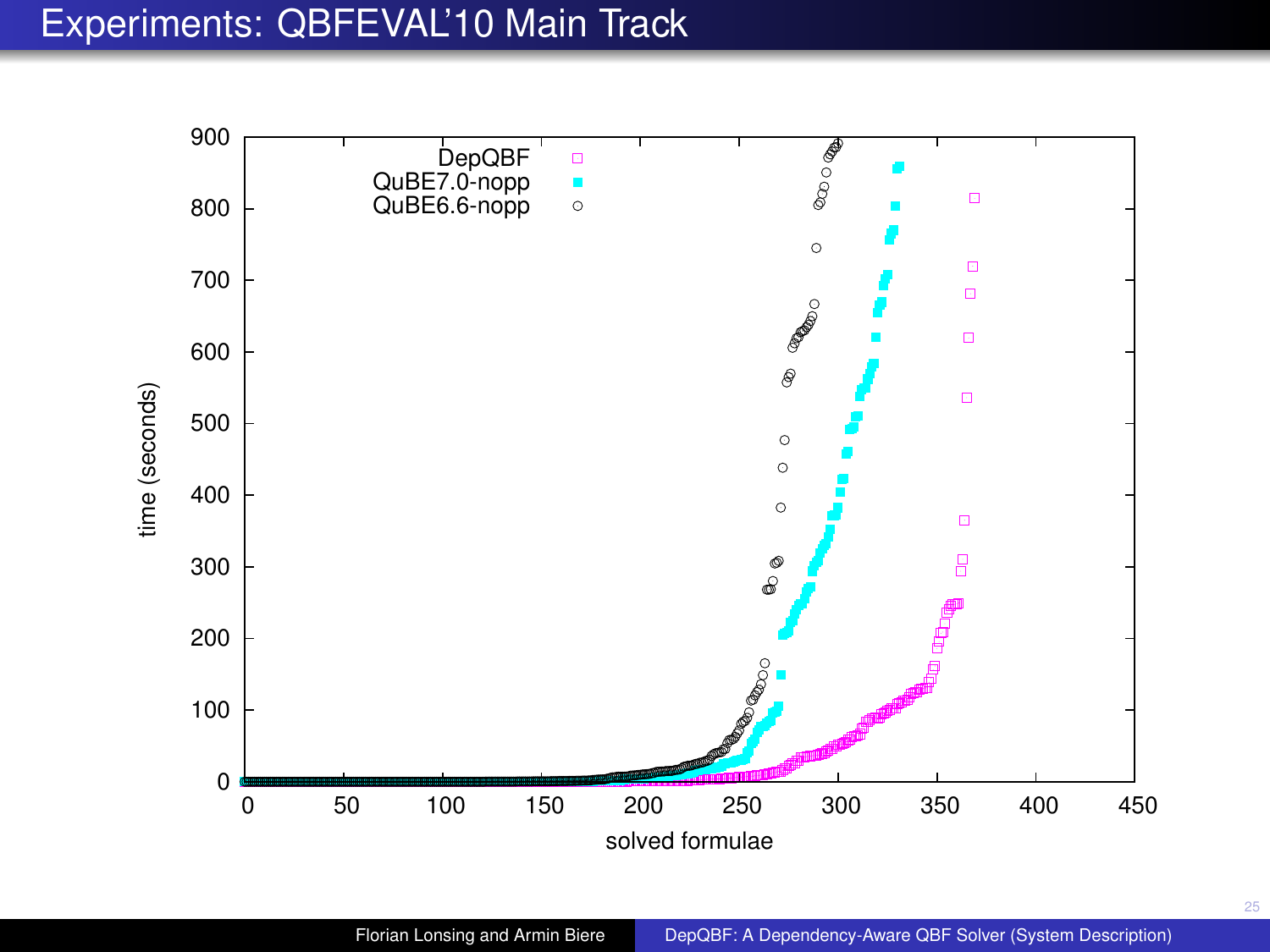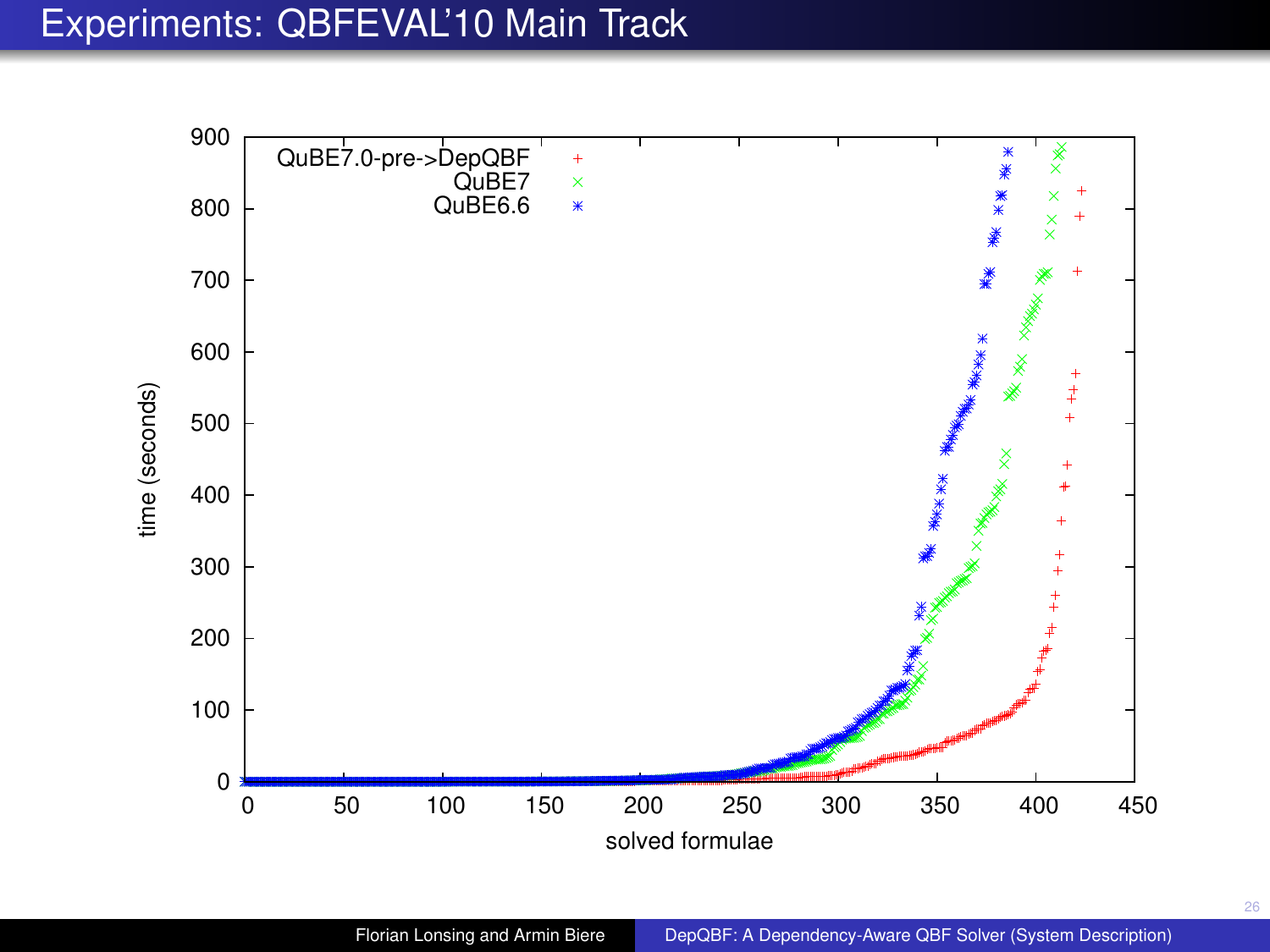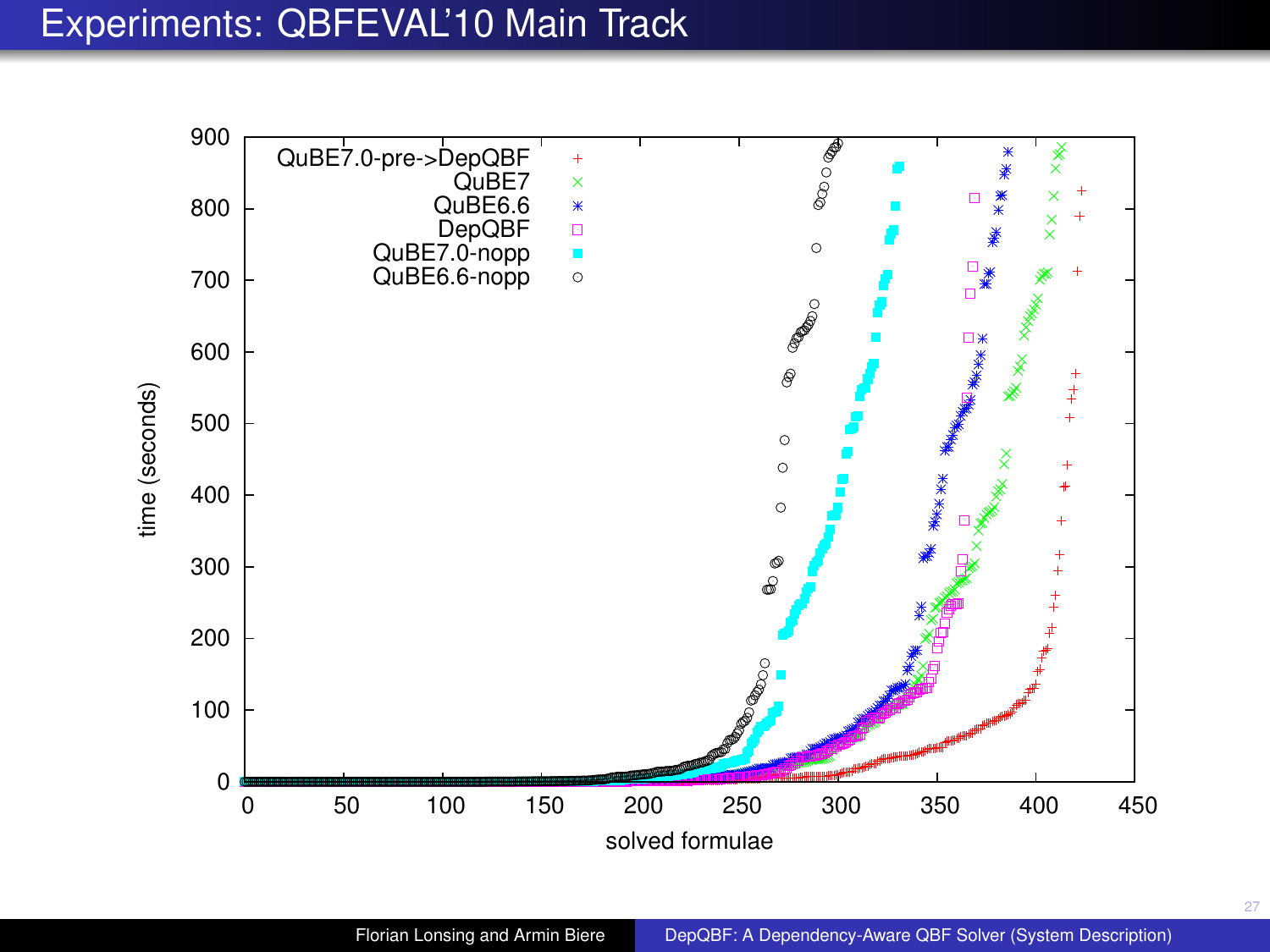# **Conclusion**

# **DepQBF:** [\[BLB10\]](#page-35-5)

- Search-based QBF solver with clause- and cube-learning.
- Relaxing prefix order by dependency-DAG for  $D<sup>std</sup>$ .
- Approaches from SAT domain.
- **•** Development:
	- **Fuzz testing using QBFuzz: http://fmv.jku.at/gbfuzz/**
	- **Delta-debugging using QBFDD:** http://fmv.jku.at/gbfdd/
	- **Cross-checking against other solvers, mainly QuBE.**

## **Performance:**

- Top-ranked solver in QBFEVAL'10.
- DepQBF 0.1 does *not* include preprocessing.
- **•** But: preprocessing is *very* important.

## **Future Work:**

 $\bullet$  Preprocessing, parameter tuning, decision heuristics, ...

DepQBF 0.1 is open source: <http://fmv.jku.at/depqbf/>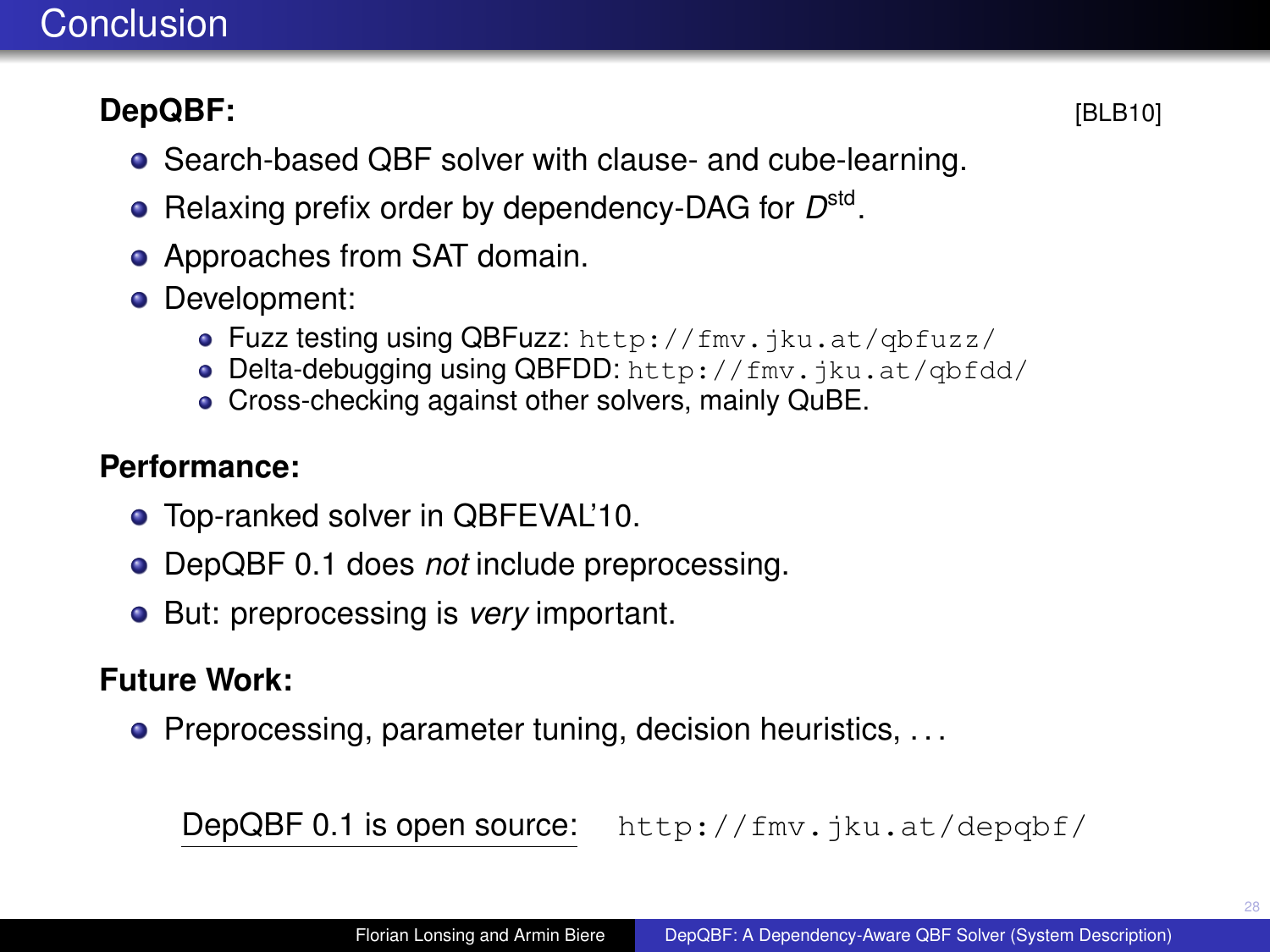**Unit Clauses:** Clause *C* is unit iff **Example 2011** [\[CGS98,](#page-35-6) [GGN](#page-36-3)+03, [MMZ](#page-38-3)+01, [GNT07\]](#page-37-4)

- $\bullet$  no *l* ∈ *C* is true.
- exactly one *l<sup>e</sup>* ∈ *L*∃(*C*) is unassigned.
- **•** for all unassigned  $l$ <sup>*u*</sup> ∈  $L$ √(*C*):  $l$ <sup>*u*</sup>  $\nless$  *l*<sub>e</sub>, i.e. *Var*( $l$ <sub>*u*</sub>), *Var*( $l$ <sub>*e*</sub>)</sub> independent.
- Dependency checking ≺ with respect to dependency scheme.
- Dual definition for cubes.

## **Two-Literal-Watching:**

• Watch two unassigned literals  $l_1, l_2 \in C$  such that (1) either  $q(l_1) = q(l_2) = ∃$ , or (2)  $q(l_1) = \forall$ ,  $q(l_2) = \exists$  and  $l_1 \prec l_2$ .

# **Watcher Update:**

- Dependency checking needed only in case (2).
- Stop when finding satisfying literal.
- No work needed during backtracking.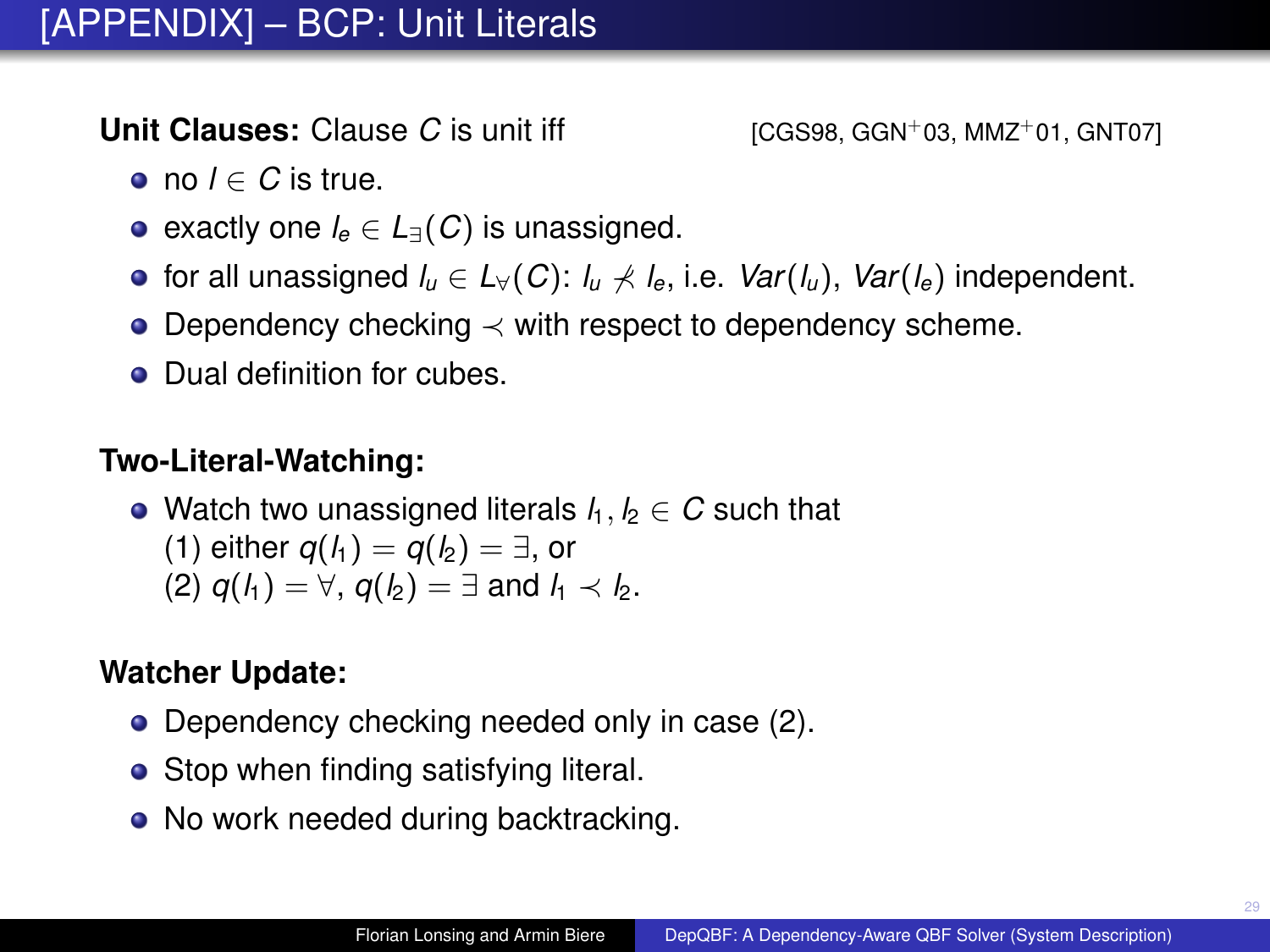**Pure Literals (PL):**  $[CGS98, GGN^+03, GNT04]$  $[CGS98, GGN^+03, GNT04]$  $[CGS98, GGN^+03, GNT04]$  $[CGS98, GGN^+03, GNT04]$ 

- Variable has only positive/negative literals left.
- Assigning ∀-PLs/∃-PLs can trigger new units/further PLs.
- Drawback: expensive detection in φ*OCL* ∧ (φ*LCL* ∨ φ*LCU* ).

## **Spurious Pure Literals (SPL):**

- **•** Def.: Variable is pure (SPL) if it is pure in original clauses  $\phi_{OCL}$  only.
- SPL-Detection neglects all learnt constraints in (φ*LCL* ∨ φ*LCU* ).
	- Advantage: more efficient detection.
- Variable might be pure in  $\phi_{OCL}$  but not in  $\phi_{OCL} \wedge (\phi_{LCL} \vee \phi_{LCU})$ .
	- **•** Drawback: must ignore such SPL-implications in  $(\phi_{LC} \lor \phi_{LCU})$ .

## **Clause Watching:**

- **•** Positive/negative occurrences  $C(x)$ ,  $C(\overline{x}) \subseteq \phi_{OCL}$ .
- Watch two unsatisfied clauses  $C_x \in C(x)$  and  $C_x \in C(\overline{x})$ .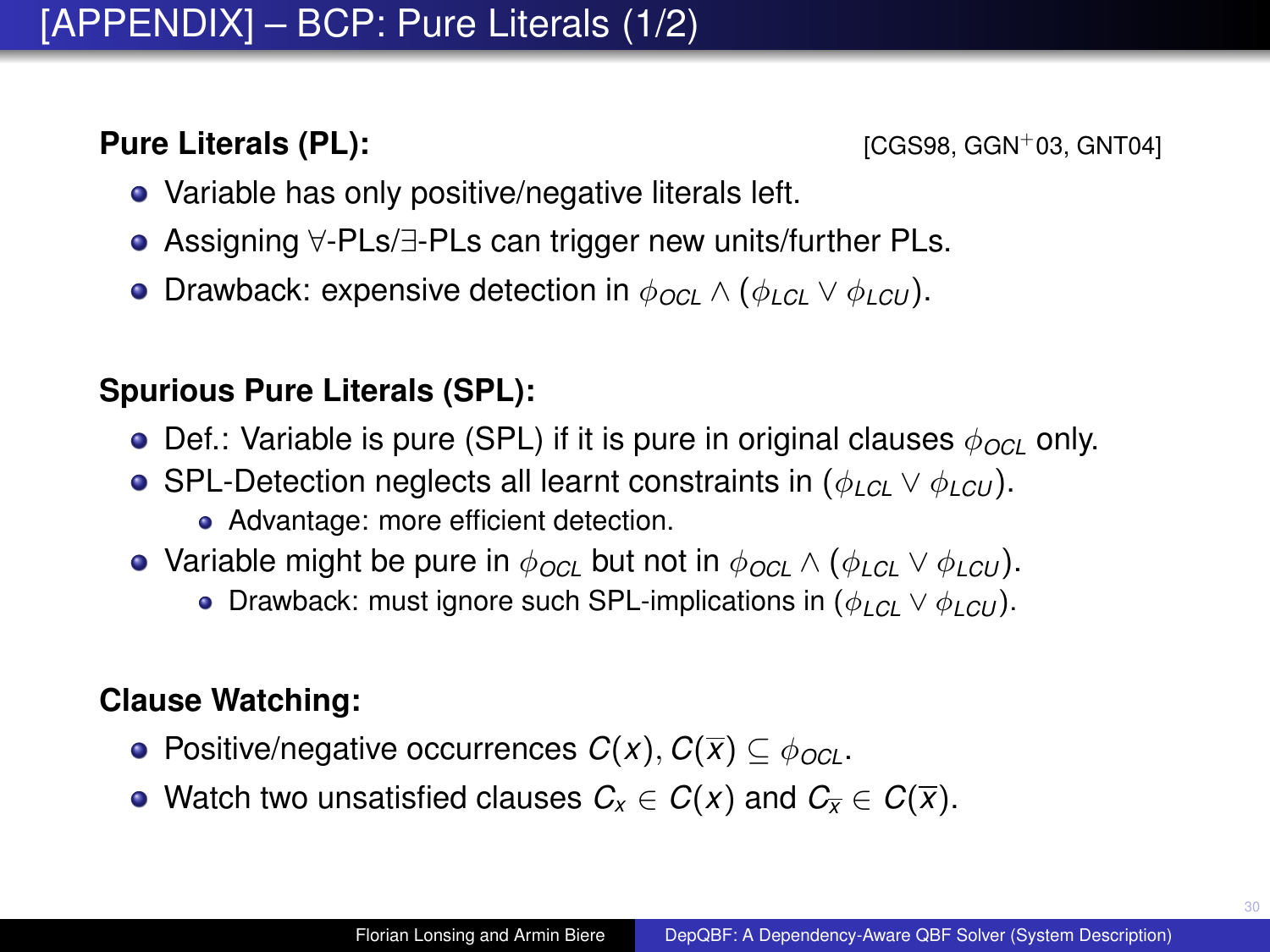#### **Clause Watcher Update:**

- Assign  $x/\overline{x}$ : all clauses in  $C(x)/C(\overline{x})$  will be satisfied.
- Update watchers of variables *y* watching clauses in  $C(x)/C(\overline{x})$ .

## **Notification Lists:**

- Goal: avoid searching for variables which need watcher update.
- Lists  $NL_x/NL_{\overline{x}}$  of variables *y* watching clauses in  $C(x)/C(\overline{x})$ .
- Assign  $x/\overline{x}$ :
	- *exactly* all variables in *NL<sup>x</sup>* /*NL<sup>x</sup>* must update their watcher.
	- $\bullet$  update  $NL_x/NL_y$  of variables x occurring in old and new watched clauses.
- No work needed during backtracking.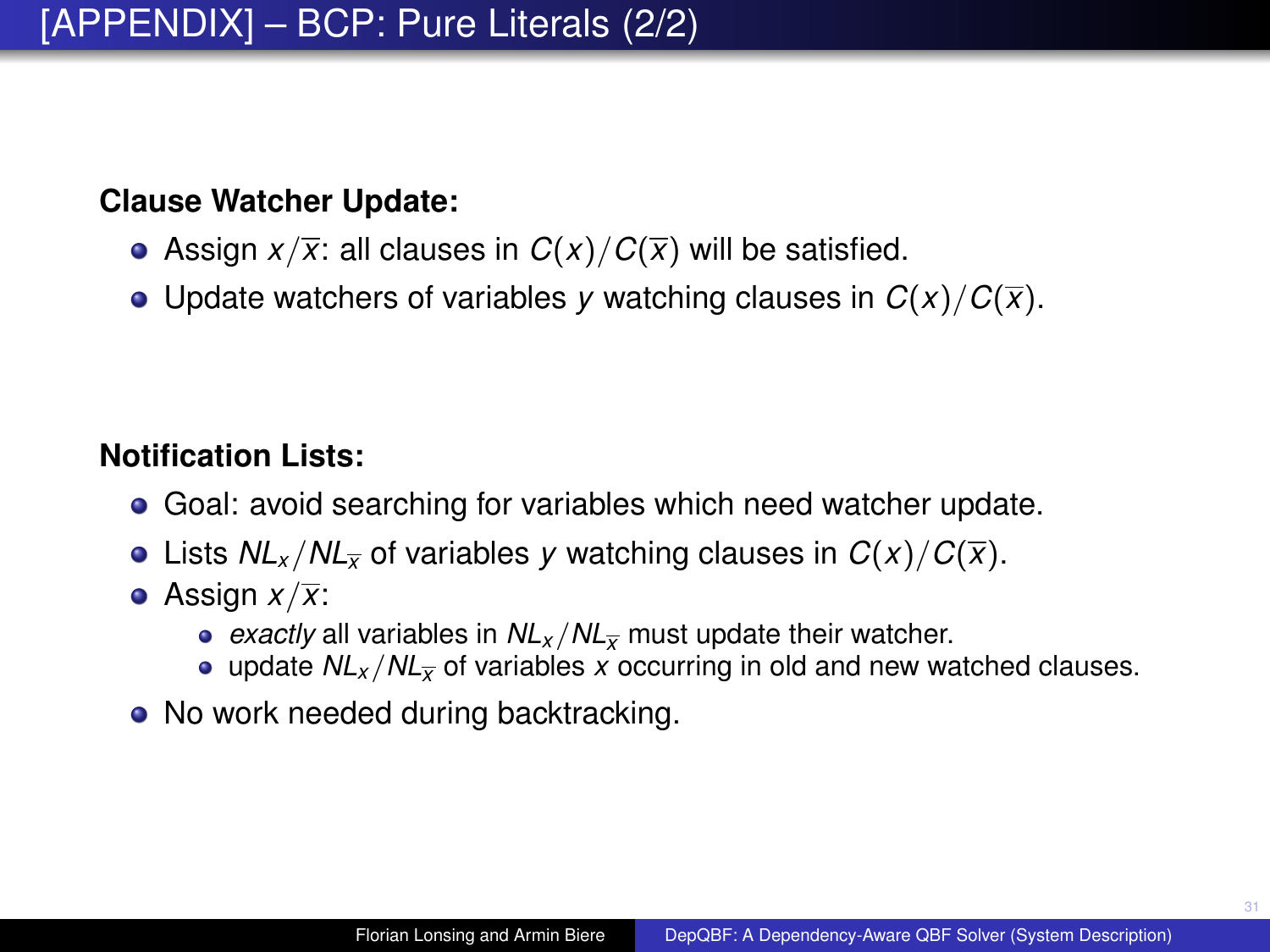# **Activity-Based Variable Priority Queue:** [\[MMZ](#page-38-3)<sup>+</sup>01, [ES03\]](#page-35-2)

- DepQBF: straight-forward generalization of idea from SAT domain.
- Maintain VSIDS score (activity) for each variable.
- Increase activity of variables encountered during learning.
- **Periodically down-scale activities.**
- Implementation follows MiniSAT 2.
- Decision making: select *candidate* with highest activity.
- Lazy priority queue maintenance (like in MiniSAT):
	- Discard assigned variables and non-candidates on the fly upon removal.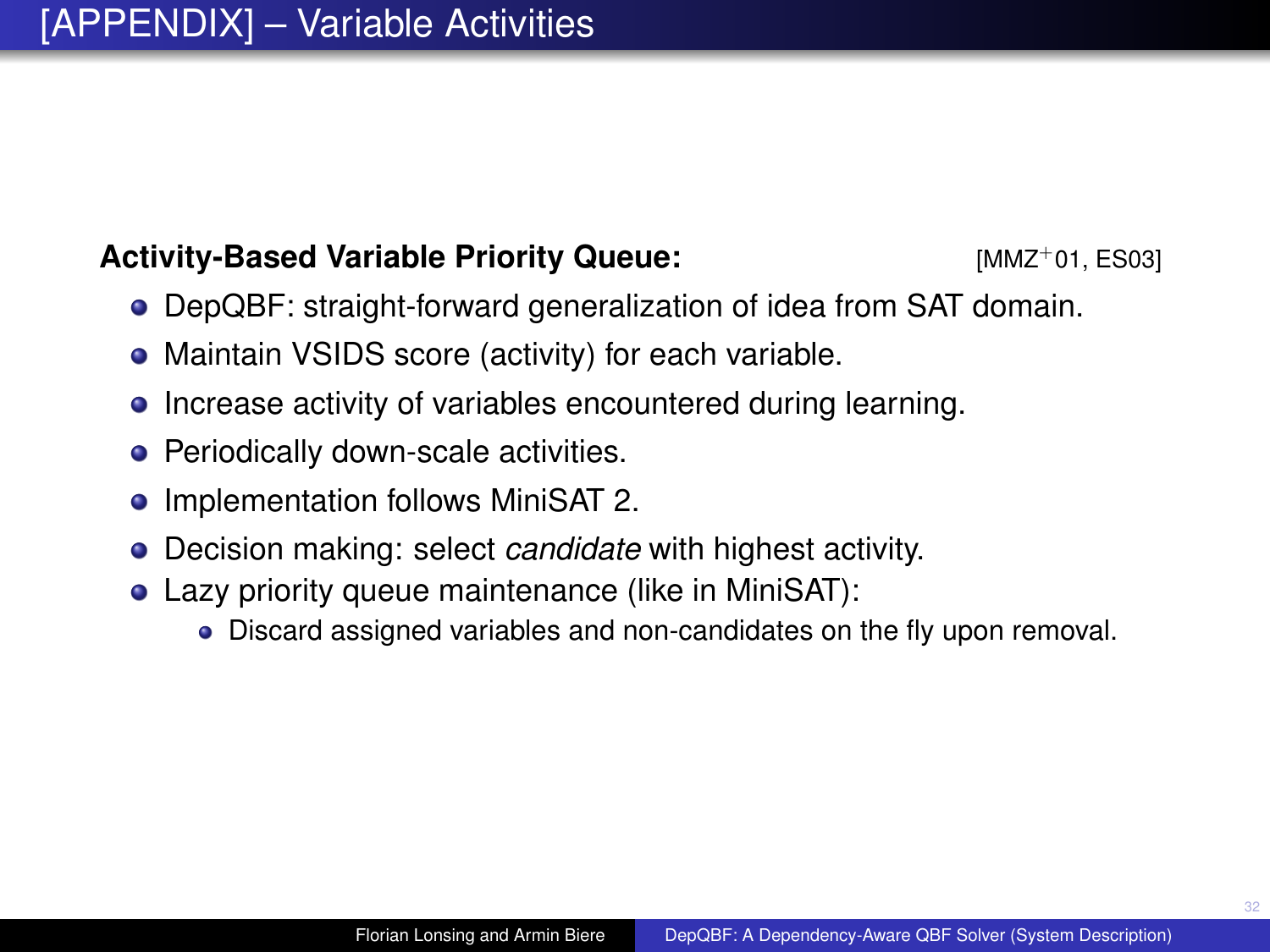## **Also called: Phase Saving CONSERVING (PD07)** [\[PD07\]](#page-38-4)

- DepQBF: straight-forward generalization of idea from SAT-domain.
- Each variable has a cached assignment (possibly undefined).
- All assignments (unit, pure literals, decisions) update cache.
- Decision variables: assign cached value, if any.
- No distinction between different quantifiers.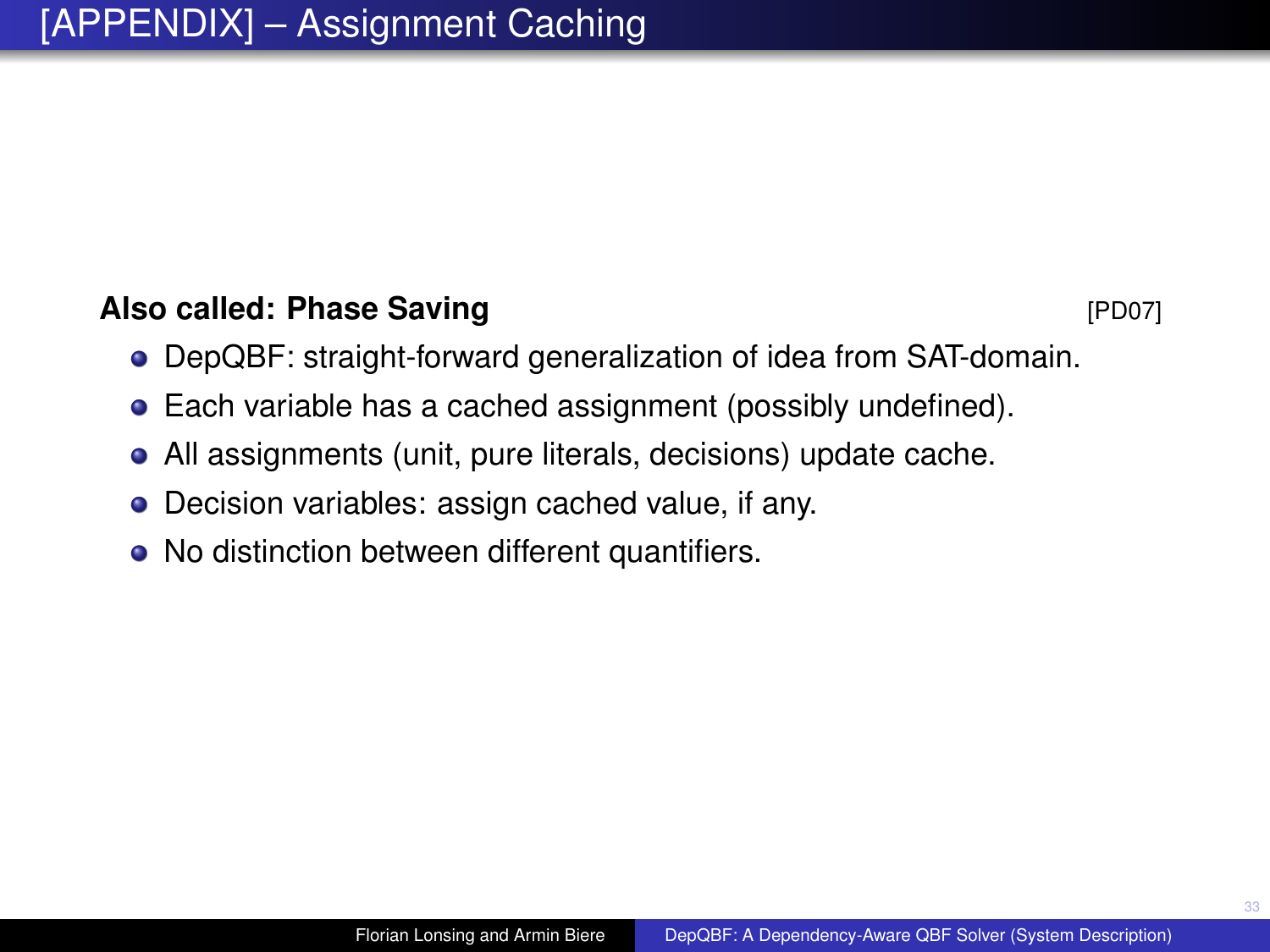| Suite mgm (136 formulae) |     |        |  |  |  |  |
|--------------------------|-----|--------|--|--|--|--|
| solved<br>avg.time       |     |        |  |  |  |  |
| <b>DepQBF</b>            | 136 | 39.83  |  |  |  |  |
| QuBE7                    | 117 | 306.43 |  |  |  |  |
| QuBE7.0-nopp             | 115 | 304.82 |  |  |  |  |
| QuBE6.6                  | 100 | 393.93 |  |  |  |  |
| QuBE6.6-nopp             | 97  | 399.55 |  |  |  |  |

Table: Solvers sorted by number of solved formulae.

#### **Benchmark Suite** *mqm***:**

- Minimal Query Inseparability Module Extraction in DL-Lite.
- Newly submitted to QBFEVAL'10 by Roman Kontchakov.
- As the only solver, DepQBF solved entire suite in QBFEVAL'10.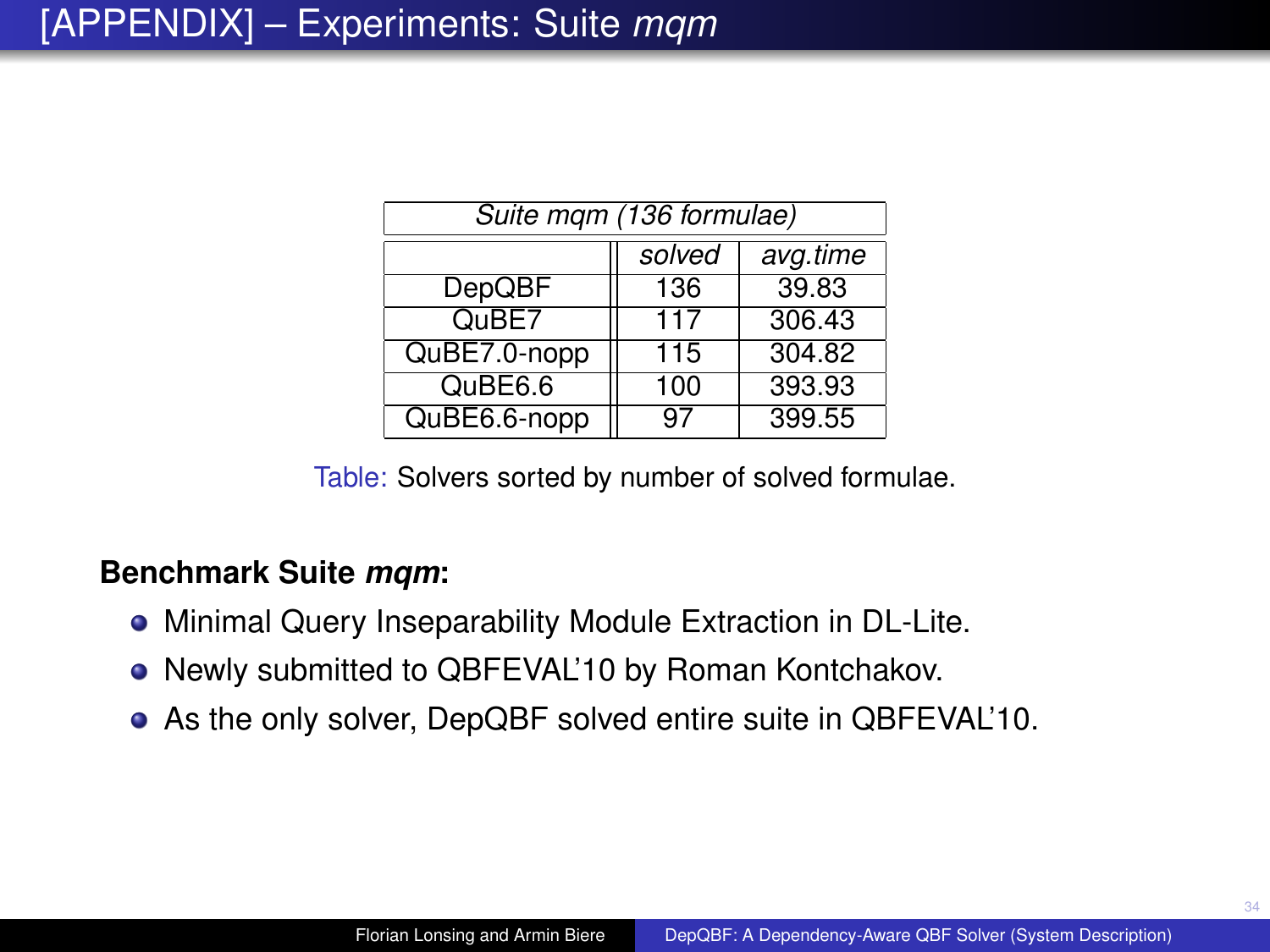| QBFEVAL'10: solved formulae only |       |            |                       |       |         |                          |  |     |
|----------------------------------|-------|------------|-----------------------|-------|---------|--------------------------|--|-----|
|                                  |       | $SAT \cap$ |                       |       | UNSAT-n |                          |  |     |
| solved                           |       | 132<br>328 |                       |       |         |                          |  | 196 |
| avg.time                         | 84.97 | 21.87      | 140.16                | 32.43 |         | 14.75                    |  |     |
| QBFEVAL'10: unique results       |       |            |                       |       |         |                          |  |     |
|                                  | ⇔     |            | $SAT \Leftrightarrow$ |       |         | UNSAT- $\Leftrightarrow$ |  |     |
| solved                           | 86    | 42         | 55                    | 33    | 31      |                          |  |     |

Table: QuBE7 (left columns) vs. DepQBF (right columns).

| QBFEVAL'10: solved formulae only  |       |            |                       |       |         |                          |  |  |
|-----------------------------------|-------|------------|-----------------------|-------|---------|--------------------------|--|--|
|                                   |       |            | $SAT-$                |       | UNSAT-n |                          |  |  |
| solved                            |       | 115<br>308 |                       |       |         | 193                      |  |  |
| avg.time                          | 80.14 | 17.49      | 114.17                | 23.23 |         | 14.07                    |  |  |
| <b>QBFEVAL'10: unique results</b> |       |            |                       |       |         |                          |  |  |
|                                   |       |            | $SAT \Leftrightarrow$ |       |         | UNSAT- $\Leftrightarrow$ |  |  |
| solved                            | 79    | 62         | 53                    | 50    | 26      | 12                       |  |  |

Table: QuBE6.6 (left columns) vs. DepQBF (right columns).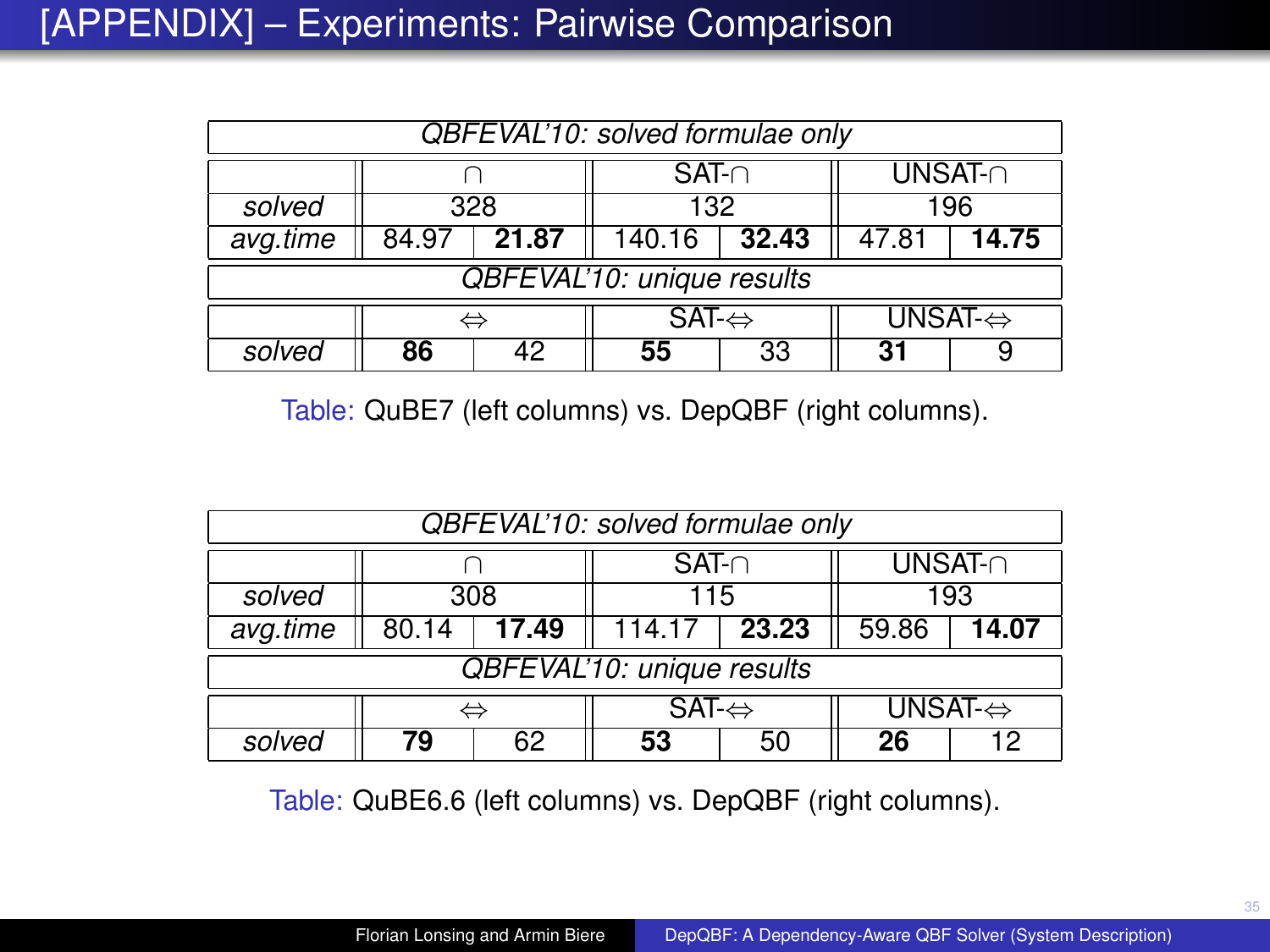<span id="page-35-0"></span>

# M. Benedetti.

Quantifier Trees for QBFs.

In F. Bacchus and T. Walsh, editors, *SAT*, volume 3569 of *LNCS*, pages 378–385. Springer, 2005.

<span id="page-35-3"></span>

A. Biere. PicoSAT Essentials.

*JSAT*, 4(2-4):75–97, 2008.

<span id="page-35-1"></span>

H. Kleine Büning, M. Karpinski, and A. Flögel. Resolution for Quantified Boolean Formulas. *Inf. Comput.*, 117(1):12–18, 1995.

<span id="page-35-5"></span>**R.** Brummayer, F. Lonsing, and A. Biere. Automated Testing and Debugging of SAT and QBF Solvers. In O. Strichman and S. Szeider, editors, *SAT (accepted for publication)*, LNCS. Springer, 2010.

<span id="page-35-4"></span>

A. Bhalla, I. Lynce, J. T. de Sousa, and J. Marques-Silva. Heuristic-Based Backtracking Relaxation for Propositional Satisfiability. *Journal of Automated Reasoning (JAR)*, 35(1-3):3–24, 2005.

<span id="page-35-6"></span>

<span id="page-35-2"></span>M. Cadoli, A. Giovanardi, and M. Schaerf. An Algorithm to Evaluate Quantified Boolean Formulae. In *AAAI/IAAI*, pages 262–267, 1998.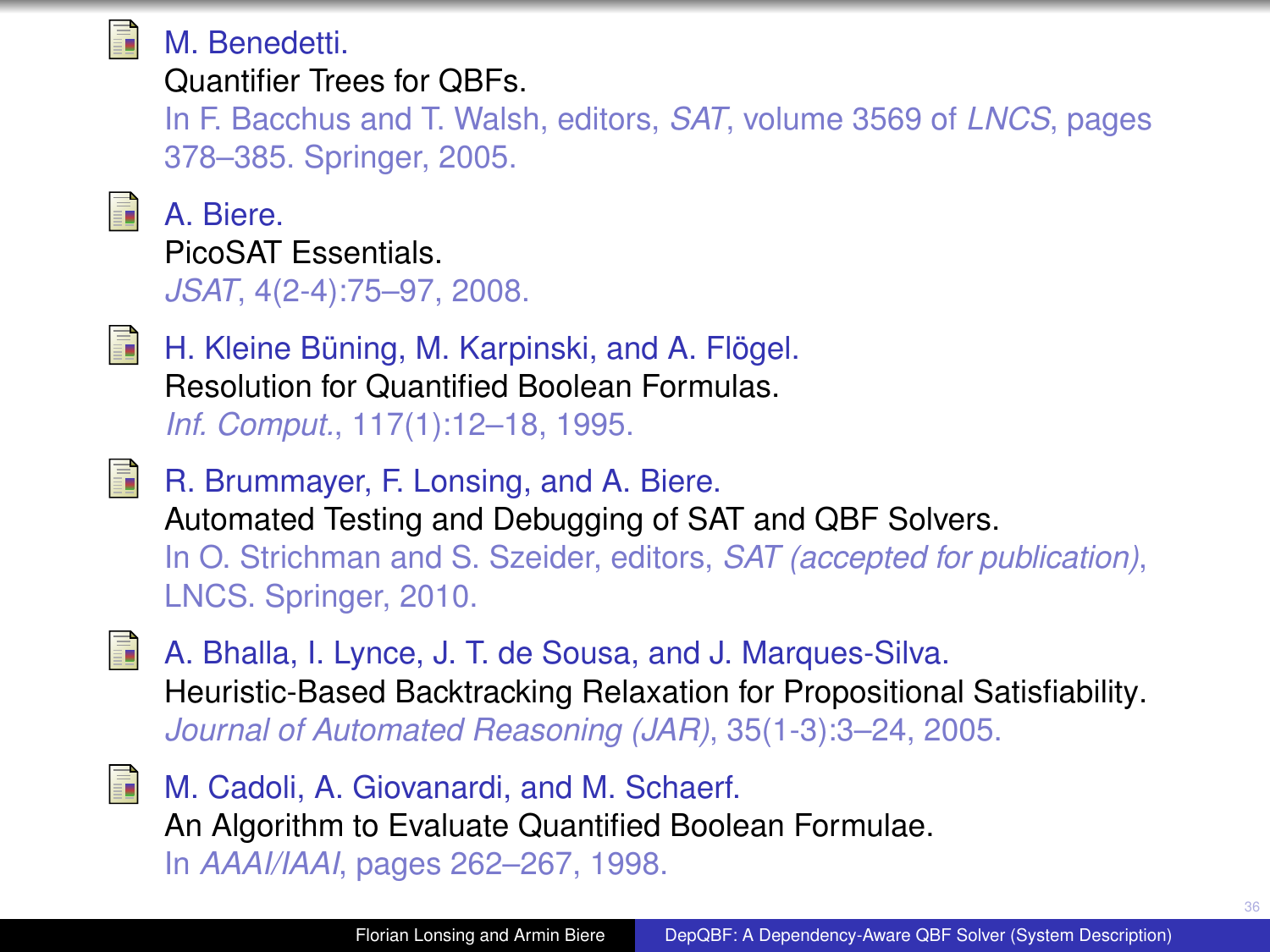<span id="page-36-3"></span><span id="page-36-2"></span>

<span id="page-36-4"></span><span id="page-36-1"></span><span id="page-36-0"></span>E. Giunchiglia, M. Narizzano, and A. Tacchella.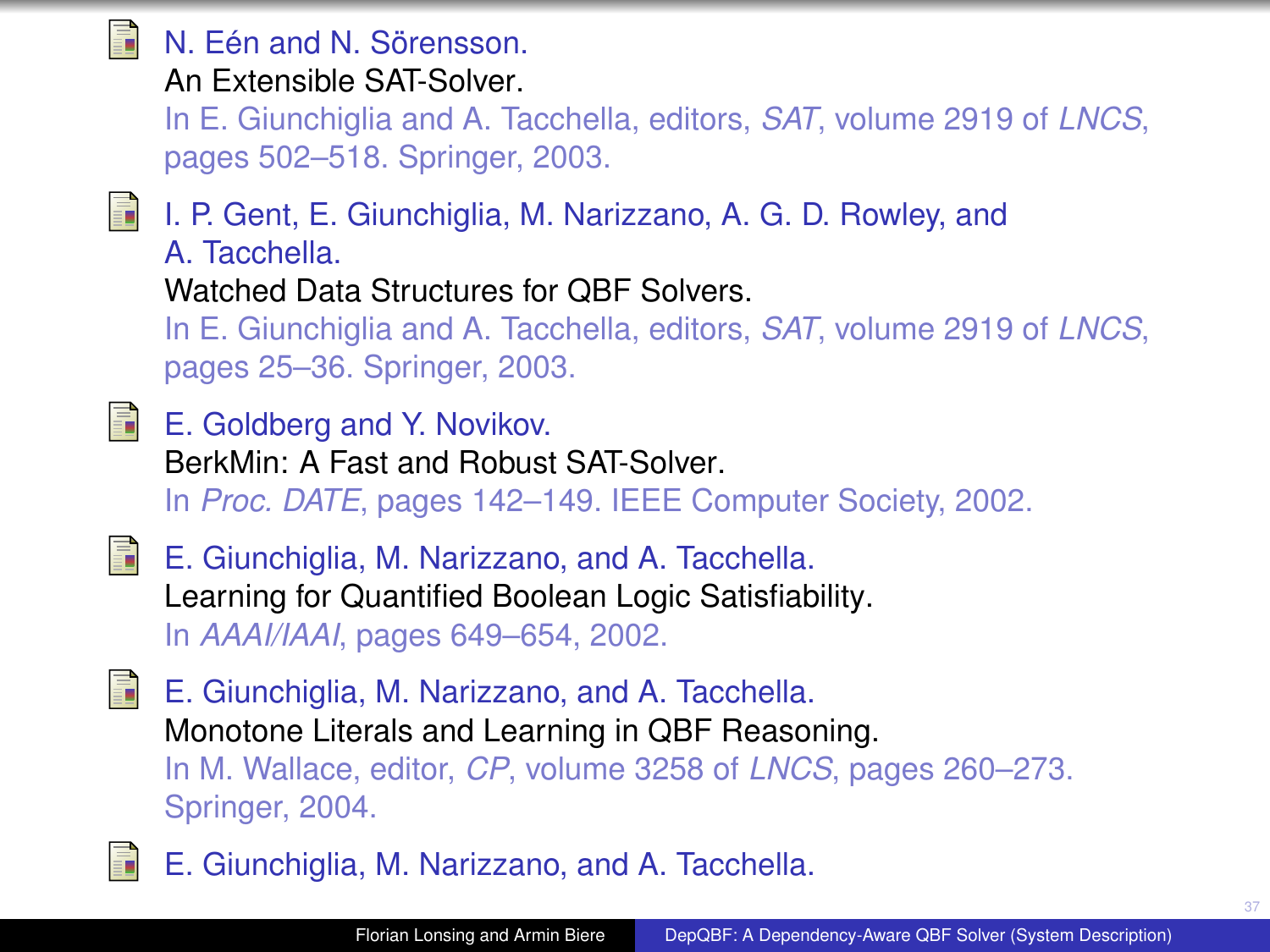Clause/Term Resolution and Learning in the Evaluation of Quantified Boolean Formulas.

*J. Artif. Intell. Res. (JAIR)*, 26:371–416, 2006.

- <span id="page-37-4"></span>靠 E. Giunchiglia, M. Narizzano, and A. Tacchella. Quantifier Structure in Search-Based Procedures for QBFs. *TCAD*, 26(3):497–507, 2007.
- <span id="page-37-3"></span>F

R. Gershman and O. Strichman.

HaifaSat: A SAT Solver Based on an Abstraction/Refinement Model. *Journal on Satisfiability, Boolean Modeling and Computation*, 6:33–51, 2008.

<span id="page-37-0"></span>

F. Lonsing and A. Biere.

A Compact Representation for Syntactic Dependencies in QBFs. In O. Kullmann, editor, *SAT*, volume 5584 of *LNCS*, pages 398–411. Springer, 2009.

<span id="page-37-1"></span>

# F. Lonsing and A. Biere.

Integrating Dependency Schemes in Search-Based QBF Solvers. In O. Strichman and S. Szeider, editors, *SAT (accepted for publication)*, LNCS. Springer, 2010.

<span id="page-37-2"></span>

# R. Letz.

Lemma and Model Caching in Decision Procedures for Quantified Boolean Formulas.